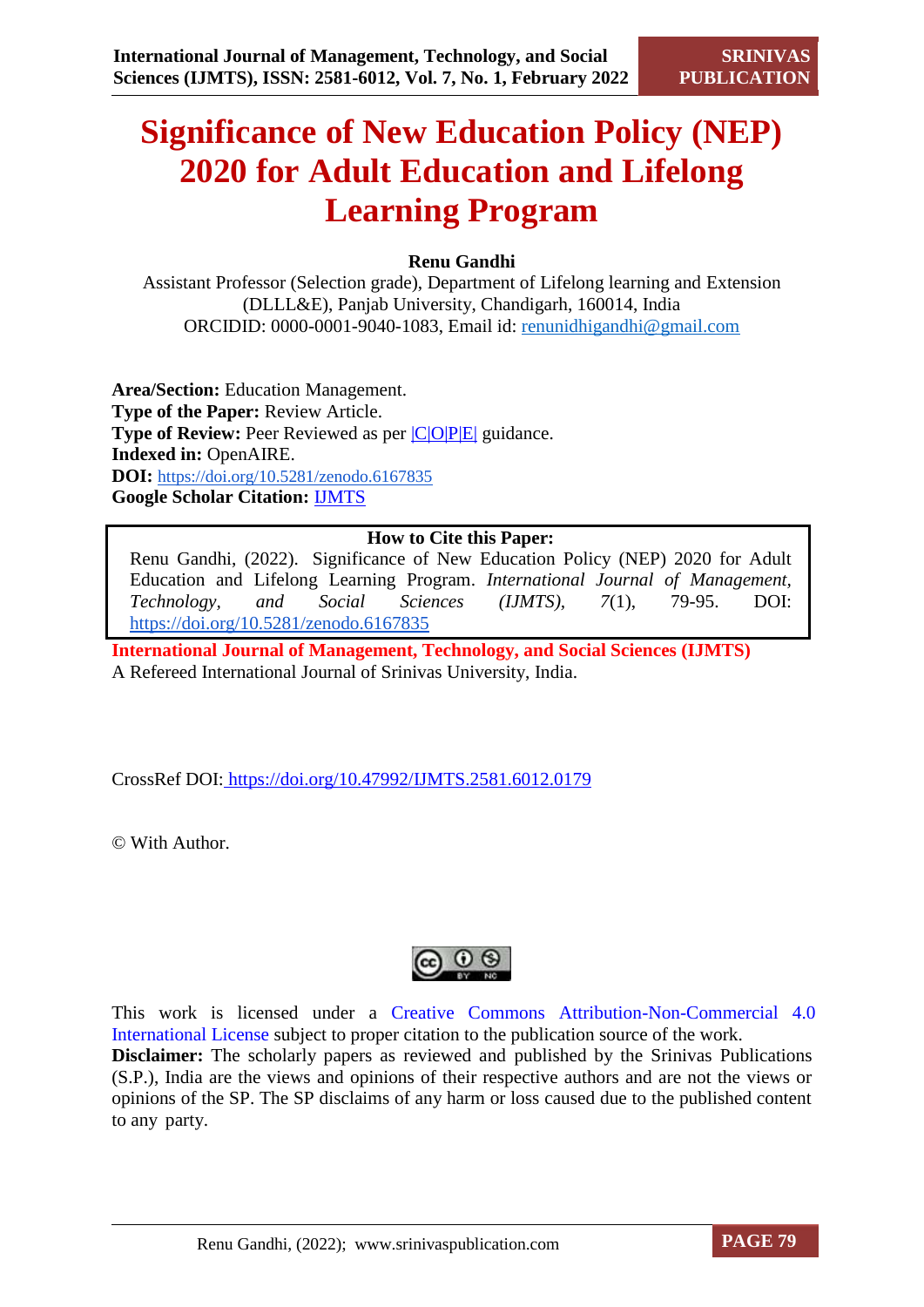# **Significance of New Education Policy (NEP) 2020 for Adult Education and Lifelong Learning Program**

# **Renu Gandhi**

Assistant Professor (Selection grade), Department of Lifelong learning and Extension (DLLL&E), Panjab University, Chandigarh, 160014, India ORCIDID: 0000-0001-9040-1083, Email id: [renunidhigandhi@gmail.com](mailto:renunidhigandhi@gmail.com)

# **ABSTRACT**

**Purpose:** *Adult Education Program is an imperative platform to spread literacy, raising awareness, functional amenabilities and sensitize each member of the community irrespective of age, region and religion. National Adult Education Program (NAEP) was initiated on 2nd October, 1978 to spread literacy among community belonging to the age groups 15-35 years. However, with emergence of various implementing challenges and demands of the community, Adult Education was transfigured to Lifelong learning to engulf people of all age groups and all regions with special emphasis on socially and economically deprived sections of the community.* 

**Design/ Methodology/ Approach:** *Present review highlights the role of New Education Policy (NEP) 2020 in proliferating adult education and lifelong learning programs in the current digital world. The emergence of Digital India and Atma Nirbhar Bharat makes it indispensable for each member of the community to be well aware of the basic skills that are imperative to be an independent and useful member of the society. To address the unforeseen challenges observed in India's education landscape after COVID-19 pandemic scenario, it become inevitable to sensitize each member of the community with updated knowledge and skills.*

**Findings/Result:** *As explained by Maclver who was a member of American Sociological Society, has explained the concept of society as a web of social relations. Current scenario has made it imperative to realize the significance of Adult education and lifelong learning. The author suggested that Adult Education and Lifelong Learning is a web of Skill Development Program. In current digital India and Atma Nirbhar Bharat, where technology advancements has emerged on a significant height, Adult Education and Life Long Learning plays a vital role in making the society economically independent.* 

**Originality/New knowledge:** *The novelty in current review and NEP 2020 lies in transition from National Education Policy 1986 aiming at spreading functional literacy among community to NEP 2020 aiming at enhancing skill development and dissemination of skill development programs among community to make them economically independent and a useful member in the society.*

**Paper type:** *Review Article*

**Keywords**: New Education Policy, Adult Education, Lifelong learning, Digital India, Community, Literacy.

# **1. INTRODUCTION :**

The sudden overdependence on technology with emergence of Digital India has brought with it various bottle necks that need to be overcome to have equity among all members of the society [1]. Literacy and skill development are two stringent veritable to be worked upon for building a participant, inclusive and vibrant community  $[1, 2]$ . Saakshar Bharat Mission (SBM) launched on  $8<sup>th</sup>$  September, 2009 (International Literacy Day) by Government of India especially for the districts having low female literacy rates of ≈ 50 % or below. Lifelong learning policy in India has slow evolution due to lack of its articulate picture in terms of nomenclature and disciplinary status and its correlation with Adult and Continuing Education Program. The five phases namely; Concept of Basic Literacy (1882-1947), Concept of Social Education (1948-64), Concept of Functional Literacy (1965-77), Concept of Developmental Literacy (1978-2008) and Concept of Lifelong Learning (2009 onwards) determine the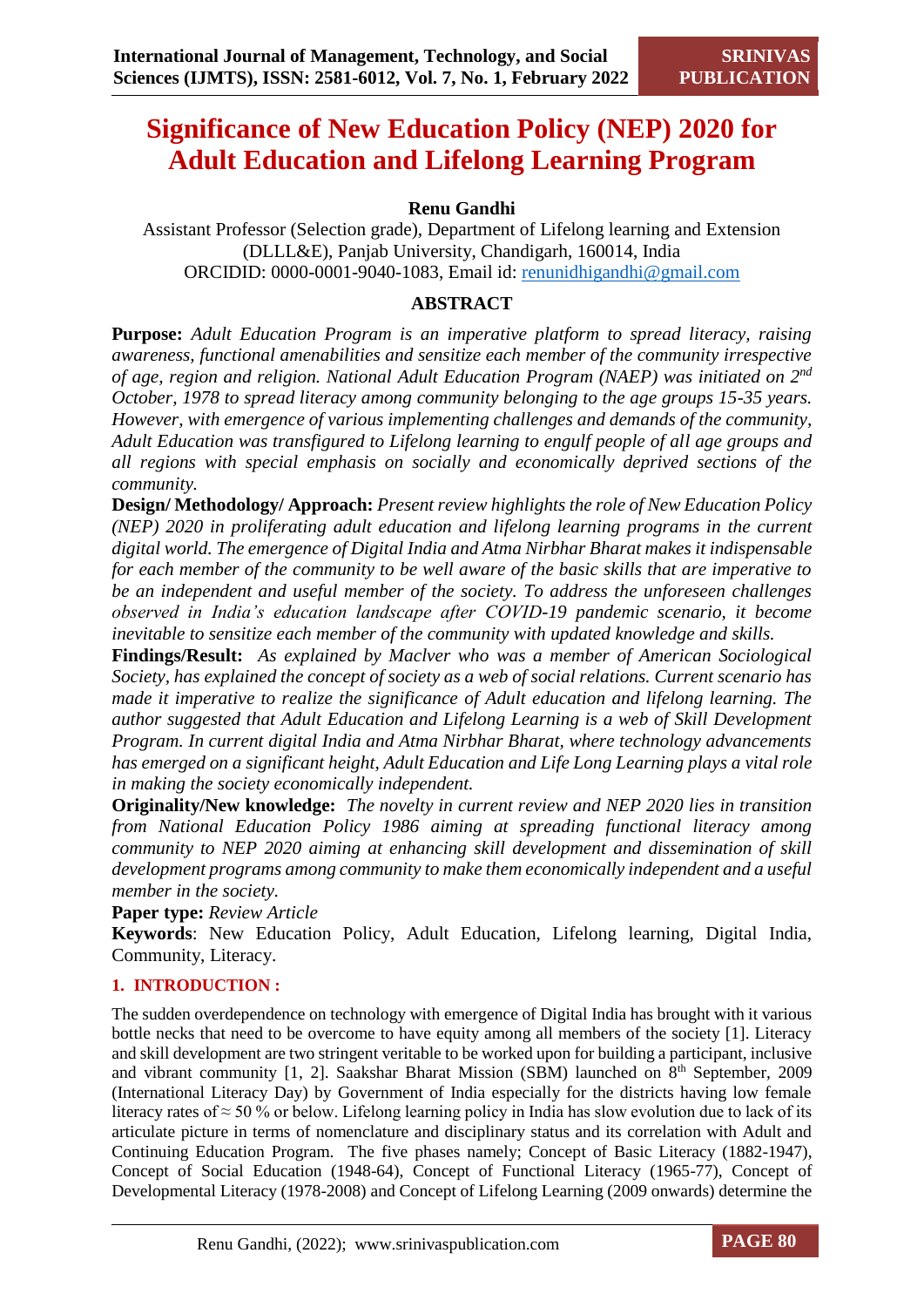# **International Journal of Management, Technology, and Social Sciences (IJMTS), ISSN: 2581-6012, Vol. 7, No. 1, February 2022**

various evolution phases of Adult Education Program. Concept of Basic Literacy was in the preindependence era with focussed curriculum on 3 R's of reading, writing and arithmetic skills. The stories demonstrating historical significance, health, hygiene, first aid practices and basic etiquettes were also the part of this curriculum. The second phase Concept of Social Education was an integrated program with Community Development Program and emphasized on social education inculcating significant social aspects of the society. Further evolution towards revitalizing education paradigm was made with initiation of the Concept of functional literacy. Functional literacy integrates literacy with the occupation of the learner and beginning of implementing this project started with Farmers Training and Functional Literacy Project (FTFLP). This was done to integrate a clientele in proliferation of agriculture research and development (R&D) by sensitizing farmers about the various agrochemical products, identify labels of fertilizers, amenability to read popular useful agriculture articles and magazines. All these consolidations will spur assets to their agriculture production and hence their unequivocal contribution in ensuring food security of India. National Adult Education Programme (NAEP) was conceived in India during the fifth phase of Concept of Developmental Literacy aiming to contribute towards liberation and overall development of each community member. The policy support to Adult Education research was identified in 1980s and acceleration of research in adult education evolved in 1991s. National Policy on Education 1986 mentions that adult education would assure the parities in social, gender and economic parameters. The Program of Action (1992) states that the accentuation in adult education program should be on skill development, awareness generation among the learners of national objectives, liberation from oppression and other development activities. This implies that not only social development, but it also aimed to create awareness among people about various policies, law, rights and duties of the government and people for successive implementation of the strategy of redistributive justice. From 2009 onwards, to achieve the aim of dwindling the nonliterate groups, communities were spurred to develop lifelong learning paradigm approach to foster a niche environment for striding towards ameliorate education system. The New Education Policy (NEP) 2020 has been drafted to integrate lucrative output in the education system in current digital India [3- 5]. Especially various impediments arising due to online banking and transactions frauds and deplorable activities makes it indispensable to spread awareness, literacy and basic skills to each member of a society [5-7].

#### **2. OBJECTIVES OF THE PAPER :**

- (i) To understand the role of NEP 2020 in promoting Adult literacy and lifelong learning programs in India.
- (ii) Analyzing various platforms imperative to foster growth and development of Adult Education and Lifelong learning programs.
- (iii) Various policies and impact of implementation strategies for success of these programs.

#### **3. METHODOLOGY OF DATA COLLECTION AND ANALYSIS :**

The data collection and key features related to Adult education and lifelong learning approaches and policies were taken from the reported literature in the research papers and policy reviews. The theories and approaches utilized and reviewed by the authors and researchers was clubbed in a tabular form and analyzed step by step. Impact of versatile parameters inculcating social, economic, political, digital framework, literacy training paradigms, gender parity and many others are taken into account while analyzing their role in NEP 2020 for adult learners.

#### **4. RELATED WORK :**

#### **4.1 Role Of Nep 2020 In Adult Education And Lifelong Learning**

The National Literacy Mission launched in 1988 inculcated voluntary support and participation that resulted in significant amendment in national literacy from 1991-2011. It further elucidated the need of the concept of lifelong learning in dynamic world with seizure challenges to work upon [1, 2]. NEP 2020 proposes a complete articulate paradigm curriculum of adult education by NCERT with at least 5 types of programs namely; foundational literacy and numeracy, basic education, critical life skills, vocational skills development and continuing education. The framework for these programs will be envisioned on the basis of adult learners. Appropriate infrastructure like special Adult Education centres (AECs) and Vocational Training centres (VTCs) with an incentivizing and easy access to the adult

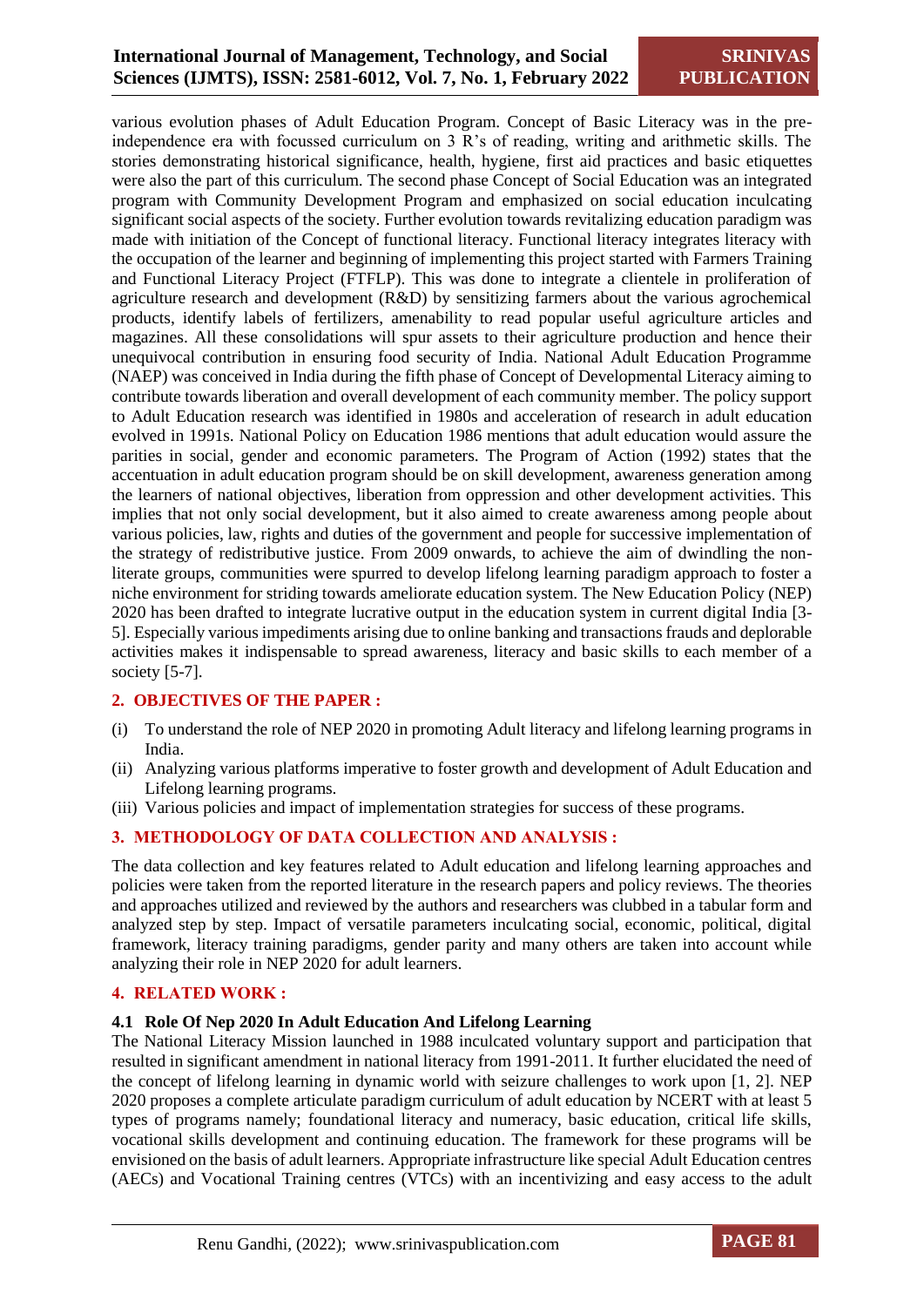learners will be spurred. Recruitment of well trained, skilled and high qualified teachers for imparting the above mentioned 5 program skills to the adult and lifelong learners will be the paradigm approach to be followed. Innovative polices competitive with seizure technologies and quagmire challenges with diligent participation of community in achieving the aim of 100 % literacy to be followed by NEP 2020 [8, 9]. The sharing of infrastructure of educational institutes like schools, colleges, vocational centres and other skill development centres will be imperative to ensure well utilization of human resource, existing resources and amend the efficacy of the program [3, 5]. Proper shackling, monitoring and supervising team for the instructors of Adult education and lifelong learning programs will be followed to ensure successful implementation of these programs. Especially the role of social activists and social councillors to track and ensure the tapping of school dropouts and non-enrolled students will be an imperative source to achieve this aim. Easy access and availability of online and offline books to the community is imperative to inculcate the habit of reading among community members and educational institutions. In this context, the policy recommends strengthening and modernizing of all educational institutes libraries including the public libraries. It will be the responsibility of the central and state government to monitor the affordable cost price of these books and their distribution strategies to ensure it access and availability to the people belonging to each section of the society, especially the disadvantaged section of the society. Quality and updated technology will be utilized for adult learners to undertake the objective of Digital India and Atma Nirbhar Bharat. It will include updating and strengthening existing libraries and creating animated online courses, modules, learning apps, e-books, satellite based TV channels, ICT equipped libraries and other adult and lifelong learning centres. Both governments, philanthropic and other crowd sourcing initiatives will form a consortium to undertake this process.

#### **4.2. Platforms Required For Adult Education And Lifelong Learning Program**

The rising life expectancy, reducing early retirement and prolonged employment age, revolution in digital technology in the past ten years has elicited the significance of lifelong learning for adult members of the community [10, 11]. Various impediments and perspectives have been reported for better learning at advanced education levels to keep one updated with seizure technologies [12]. A particular issue that need to be contemplated to ensure quality education is to shackle the teaching methodologies and infrastructure of educational institutes and universities [12]. Especially the proletariat class need to be updated with current skill education to be a useful member in the society [13]. Therefore, current government policies are targeted towards innovative approaches of lifelong learning towards adult learners to retain them in employment sector and utilizing their skills wisely [10]. Hieronymus et al. [14] have reported the influence of four factors incentivizing adult education program namely; requirement to seek democracy deliberately, significance of vital communities, efficacy of groups and enabling mature adults [14]. It aims in inculcating the responsible behaviour in terms of group leader and group participator in any community group or program working towards a better society [14-16]. The classifications of state and local organizations role in proliferating adult education programs lies in establishment of strong adult education leadership in the state departments of education, consultancy services, dissemination, research and financial access by state organizations and restricted to specific community for local organizations, respectively [14-16]. Midtsundstad et al. [10] has reviewed the impact of formal adult learning programs on employment sector and labour market participation and have found strong correlation of the basic skills imparted to them with their output efficacy. Bratsberg et al. [17] has reported an imperative contribution of vocational upper‐ secondary education in averting unemployment risks with amended opportunities of re-employment for adult learners. Picchio et al. [18] has also emphasized the role of various training centres and other training firms for increasing employment opportunities for the community. The organizations undertaking the job of research in Adult Education are Indian Council for Social Science Research, University Grants Commission (UGC), Department of Social Welfare and Women, NITI Ayog, Commonwealth bodies, National Council of Educational Research and Training, United Nations Educational Scientific and Cultural Organization (UNESCO), United Nations Development Program (UNDP) and International Labour Organization (ILO). The aim of these research organizations is to generate evidence based data in determining the illiteracy rates in various regions and different economic sections of the society and their various causes and impact. In addition, a strong need to bridge the gap between research and practice is imperative and be implemented to ensure appropriate

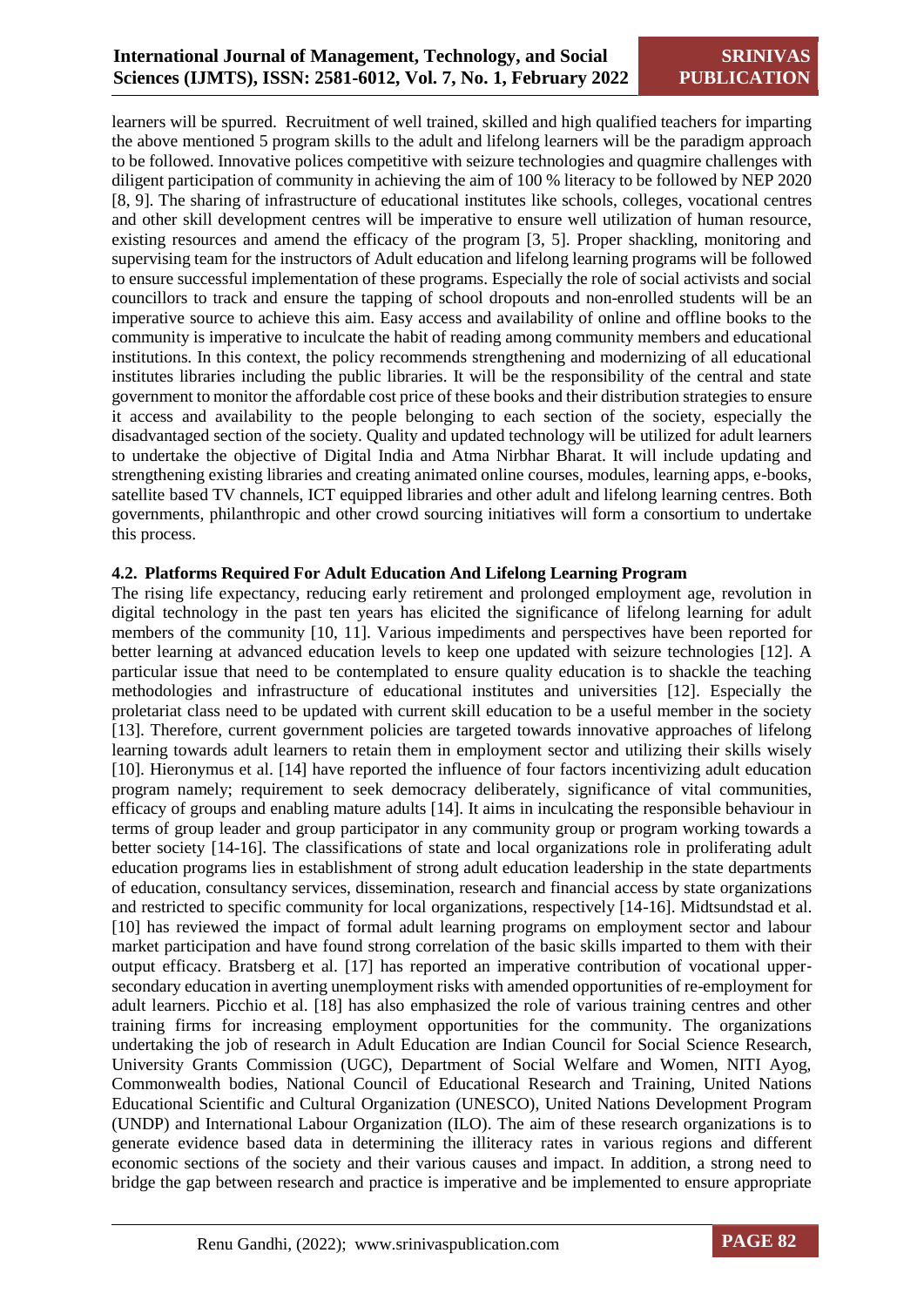spur and success of adult literacy program among community [19-21]. Hieronymus et al. [14] has elucidated the age criteria for grasping, learning and acquiring significant skills by the community and emphasized the role of perceiving and learning by the adult learners. Dickson et al. [22] has articulated the role of arts and creativity in making learning innovative and interesting for adult learners, which will help them to learn faster and integrate incentives for better learning. This concept is also followed by NEP 2020 for both pre-school education and lifelong learning programs as it allows incentive steps to prevent school dropouts in due course of time [22, 23].

#### **4.3. Special Needs and Approaches For Adult Learners**

Interactive learning environments have certain approaches and protocols to be followed by to efficiently sensitize adult learners. Case studies conducted in this paradigm emphasize an imperative requisite of personal, social and educational amendments in adult education and lifelong programs [24, 25]. There are various approaches followed in Adult Education and Lifelong learning programs [26-30]. These approaches are imperative to empower amenable skills in adults to be more marketable for employment opportunities [26-28]. In addition, self-control, patience and psychological factors play a vital role in imparting self-directed learning to adult learners [29, 30]. Creativity and utilization of music in imparting education in such programs integrate significant inputs in this domain [31-33]. This is because it not only makes learning easy, entertaining and interesting but also helps in solving various mental problems of adult learners [34-40]. Shubenkova et al. [36] has made categorical differentiation of adult learners on the basis of age groups, generations and its special education needs (as depicted in table 1) and various approaches followed in this domain (table 2). The aim of Saakshar Bharat/Adult Education Policy is to spread literacy among society by targeting non-literate and neo-literate of 15 years and above [41]. Lifelong learning forms a consortium of both formal and non-formal education inculcating training and skill development [42]. Therefore, needs of adult education program and learners are dependent on the levels of learning contributing to sustainable development and poverty alleviation [43]. The competencies to acquire skills and amend their existing skills enable them to increase income of the community as better skills and higher education levels are a proxy for more skills and generate higher incomes [44-46]. Various concepts of Adult learning inculcating real-life learning, self-directed learning, learning-how-to-learn, andragogy and other learning strategies are vital approaches for conducting an interactive adult education program [47-50]. Table 3 lists the details and significance of these concepts for adult learners.

| <b>Category</b><br>number | <b>Category Age group</b> | <b>Category Type</b>                                                                                                                                             |
|---------------------------|---------------------------|------------------------------------------------------------------------------------------------------------------------------------------------------------------|
|                           | 18-25                     | To be provided with suitable and sufficient education<br>opportunities.<br>To provide suitable employment opportunities and<br>trainings for skills enhancement. |
| $\gamma$                  | 25-45                     | Enhancing professional skills to make them markedly<br>independent                                                                                               |
| 3                         | Above 45                  | Mutual teaching with interaction from $1st$ and $2nd$<br>categories                                                                                              |

|  | Table 1: Different categories of Adult and Lifelong Learners |  |  |  |
|--|--------------------------------------------------------------|--|--|--|
|  |                                                              |  |  |  |

|  |  |  | Table 2: Various approaches followed for Adult Literacy and Lifelong program are: |
|--|--|--|-----------------------------------------------------------------------------------|
|  |  |  |                                                                                   |

| S.  | <b>Teaching Method</b> | <b>Approach adopted</b>                                                                                                         | <b>Remarks</b>                                                                                             |
|-----|------------------------|---------------------------------------------------------------------------------------------------------------------------------|------------------------------------------------------------------------------------------------------------|
| No. |                        |                                                                                                                                 |                                                                                                            |
| 1.  | Knowledge              | in<br>sessions<br><b>Brainstorming</b><br>Focussed<br>group<br>groups,<br>discussions, Lectures, seminars<br>and demonstrations | Aim is to collect creative ideas<br>in groups to impart quality and<br>skilled education                   |
| 2.  | Understanding          | Home reading tasks, Focusing<br>specific topics, discussions in<br>small knowledge circles                                      | Aim is to understand specific<br>situations<br>relevant<br>and<br>knowledge<br>specific<br>among<br>topics |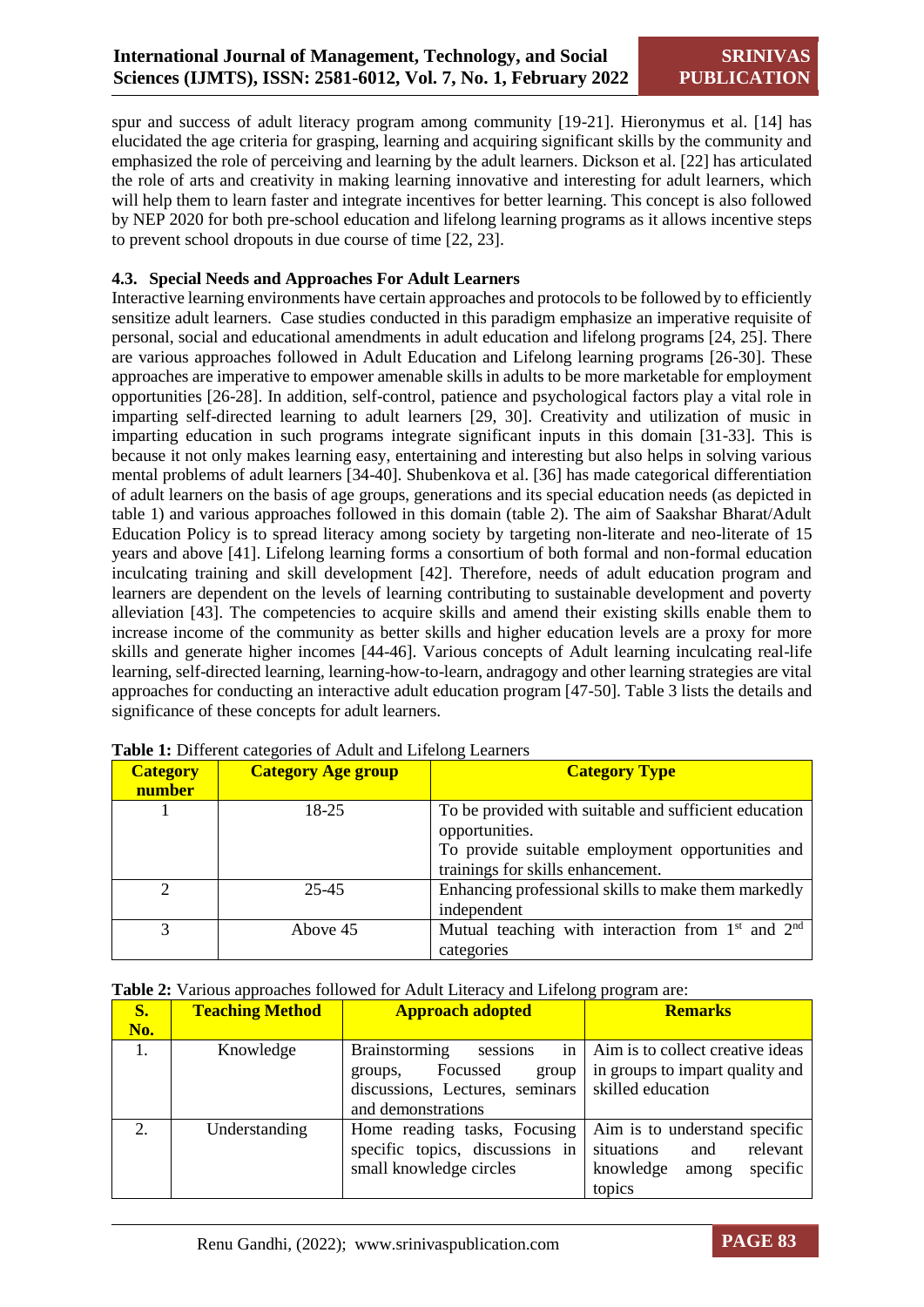| 3. | <b>Skills</b> | Paradigm study contract           | provide pre-<br>Aim is to       |
|----|---------------|-----------------------------------|---------------------------------|
|    |               |                                   | determined and contract skills  |
|    |               |                                   | depending on professional       |
|    |               |                                   | background and applied skill    |
| 4. | Value         | Sensitizing sessions in groups,   | priorities<br>Evaluation<br>and |
|    |               | knowledge<br>circle<br>Small      | added to skills impartment      |
|    |               | discussions                       | sources                         |
| 5. | Attitude      | Analyzing certain situations with | members<br>Group<br>are         |
|    |               | their responses                   | encouraged to share their ideas |
|    |               |                                   | and thoughts on a common        |
|    |               |                                   | problem discussed in groups.    |

| <b>Concept</b>      | At or Different Concepts of Figure Equention and Enterong Ecumnism<br><b>Detail</b> | <b>Significance</b>                    |
|---------------------|-------------------------------------------------------------------------------------|----------------------------------------|
| Real life learning  | Learning from daily experiences, dilemmas                                           | This<br>informal<br>teaching           |
|                     | and opportunities                                                                   | experience makes them self-            |
|                     |                                                                                     | reliant to handle practical            |
|                     |                                                                                     | situations wisely.                     |
| Self-directed       | Initiative is taken from the learner as per                                         | It allows a learner to explore all     |
| learning            | his/ her learning needs without seeking                                             | the platforms available for            |
|                     | anyone's help. Learners identify the                                                | learning paradigm and gives            |
|                     | resources and parameters imperative for his                                         | freedom of speech, expression          |
|                     | learning strategy.                                                                  | and innovation.                        |
| Learning-how-to-    | To help learners to acquire knowledge and                                           | Teaching-learning exchange and         |
| learn               | skills in paradigm manner as per requisite                                          | practicing training skills in          |
|                     | of profession and training process.                                                 | appropriate formal education           |
|                     | Planning, Conducting and Evaluating are                                             | program helps learners<br>to           |
|                     | three imperative systematic paradigms                                               | achieve the goal and specific          |
|                     | followed in this formal education approach.                                         | target set by them or their<br>mentor. |
| Andragogy           | Understanding the art and science of                                                | Andragogy is<br>significant            |
|                     | training adult learners.<br>Self-concept,                                           | parameters to identify the type        |
|                     | readiness<br>experience, learning<br>and                                            | of program to be implemented           |
|                     | knowledge adaptation are<br>the<br>key                                              | for a specific learner.                |
|                     | parameters identifying andragogy of a                                               |                                        |
|                     | learner.                                                                            |                                        |
| Learning strategies | Learning styles and learning strategies                                             | Learning techniques are selected       |
|                     | decide the learning situation and ability of                                        | depending on amenability of a          |
|                     | an adult learner                                                                    | learner.                               |

#### **Table 3:** Different Concepts of Adult Education and Lifelong Learning

#### **5. COMPARISON OF NEP 2020 WITH EXISTING POLICIES IN THE CONTEXT OF ADULT EDUCATION AND LIFELONG LEARNING :**

NEP 2020 aims in promoting lifelong learning and adult education to avert obsoleteness in individuals in terms of modern skills, updated knowledge, maturity and satisfaction in their lifestyles [5, 50-52]. Educability, opportunity and motivation are three imperative paradigms for successful functioning of adult education program [52-55]. Vocational training to help individuals to develop ample skills with productive value and economic opportunities acts as suitable incentives to promote self-reliance among adults [56-59]. Therefore NEP 2020 has integrated this paradigm platform which was not emphasized in existing NEP 1986. Strawn et al. [60] has elaborated the various policies promoting the proliferation of Adult Education Program. He has emphasized the role of post-secondary education, training and workforce development institutions to support community in employment sector to support their families [61-63]. For instance, after digital India and COVID pandemic, utilization of mobile smart phones has become an imperative skill for each member of a society in one form or the other [63]. Therefore, digital coding, imparting online and tech-savvy skills are significant assets for a lifelong

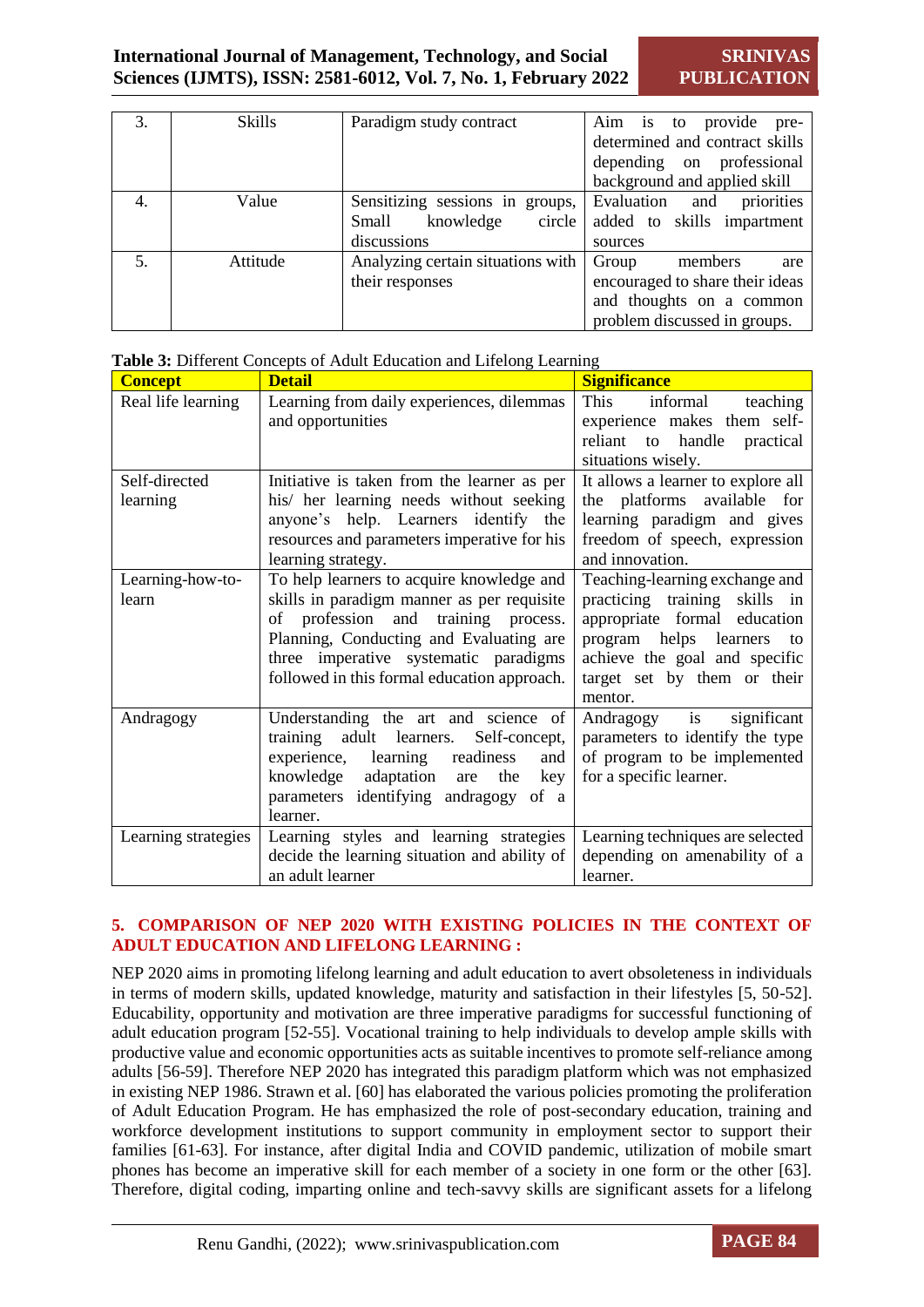learning program [64-66]. Different Pedagogic practices emphasizing on adult learners strength and enhancing their skills, instead of working on their deficits will prove to be an incentive approach for lifelong learners [67, 68]. Amaral et al. [69] has reported a critical comparative analysis of 54 lifelong learning policies that have been implemented in around 9 European countries. The impacts, effects and responses of adult learners and their correlation with objectives and orientations of these programs have been discussed in detail. Lifelong learning policies in the recent scenario aim at structuring, preparing, correcting and improving transitions towards labour market from education, especially for early school leavers helping them to earn employment with appropriate and sufficient training [69-72]. Economic growth and social inclusions are two imperative parameters tapped upon in current lifelong learning policies [73-75]. Individuals not in education, employment nor training referred as NEETs are targeted in NEP 2020 with employment centred polices with an objective of individual guidance, activation and life course de-standardisation [76-78]. It aimed with an articulate of amending employability opportunities for the community, irrespective of his/ her educational background, lifestyle and amenability [79, 80]. However, as per the feedbacks and responses received from the targeted groups, policies should be drafted based on research data and evidence based approaches from both state level and national level situations. This is because it's imperative to understand the role, impact and functioning paradigm of each state in amending quality education and skills impartment strategies to the community [81-86]. The role of gender parity and equal participation of women in adult education program is another imperative approach to foster proliferation of adult education projects [87-90]. This is because social impact on adult literacy project has been reported by the researchers to affect implementation mechanism of lifelong learning projects [90-93].

#### **5.1 Various policies and impact of implementation strategies for success of Adult Education and Lifelong Learning Programs**

Adult Education Program is not a new concept. Various policies have been introduced and amended by the government from time to time in the name of Social Education, National Adult Education Program, National Adult Education Program for Education, Total Literacy Campaign (Adult Literacy Program) and National Literacy Mission [94, 95]. These programs implemented functional literacy among adults because at that time around 44 crores population of India was illiterate in the age group 15-35 years. For instance, the key concept initiated in 1947 was "Basic Education" based on traditional approach and night schools. In the year span of 1949 to 1966, it transformed to "Civic Literacy" emphasizing on Social Education. In the next 10 years from 1966 to 1977 "Functional Literacy" concept was initiated emphasizing on versatile functional literacy programs, Shramik Vidyapiths and Farmers Education. Total Literacy Campaigns started from 1978 onwards were based on the concept of "Development Literacy" following social change approach. National Adult Education Program (NAEP) was formulated by the government in 1978 and in 1980s University Grants Commission (UGC) bestowed significant funding grants to 93 Universities to promote an expansion in University Adult Education in India. Rural Functional Literacy Programme (RFLP) launched in May 1986 as a sub-program of Adult Education Program funded by central governments and implemented by Union Territories (UTs) and states. RFLP was based on the principle of "Each one Teach One" and involved various National Service Scheme (NSS) workers and student volunteers of colleges and Universities to make this program successful. National Literacy Mission (NLM) launched on May, 1988 aiming in imparting functional literacy to around 80 million illiterate community lying in 15-35 age groups by 1995. NLM achieved 80 % success rate in 1995 which was an impressive value as compared to 36 % success rate in 1981. However slow success in the past programs and polices lies in planning measures at state level and not appropriate absorption and implementation interests and strategies at district and village levels [96, 97]. Therefore, presently the focus of Adult Education Program has been shifted towards literacy program focusing Skill Development Program. It will not only incentivize successive participation form villages and districts to adopt and implement these programs, but will also involve state, districts and village representatives to participate significantly in these programs. This is because skill development programs are an imperative source of livelihood and income for the community, which will further help in overall development of community, village, district, state and nation as a whole [98, 99].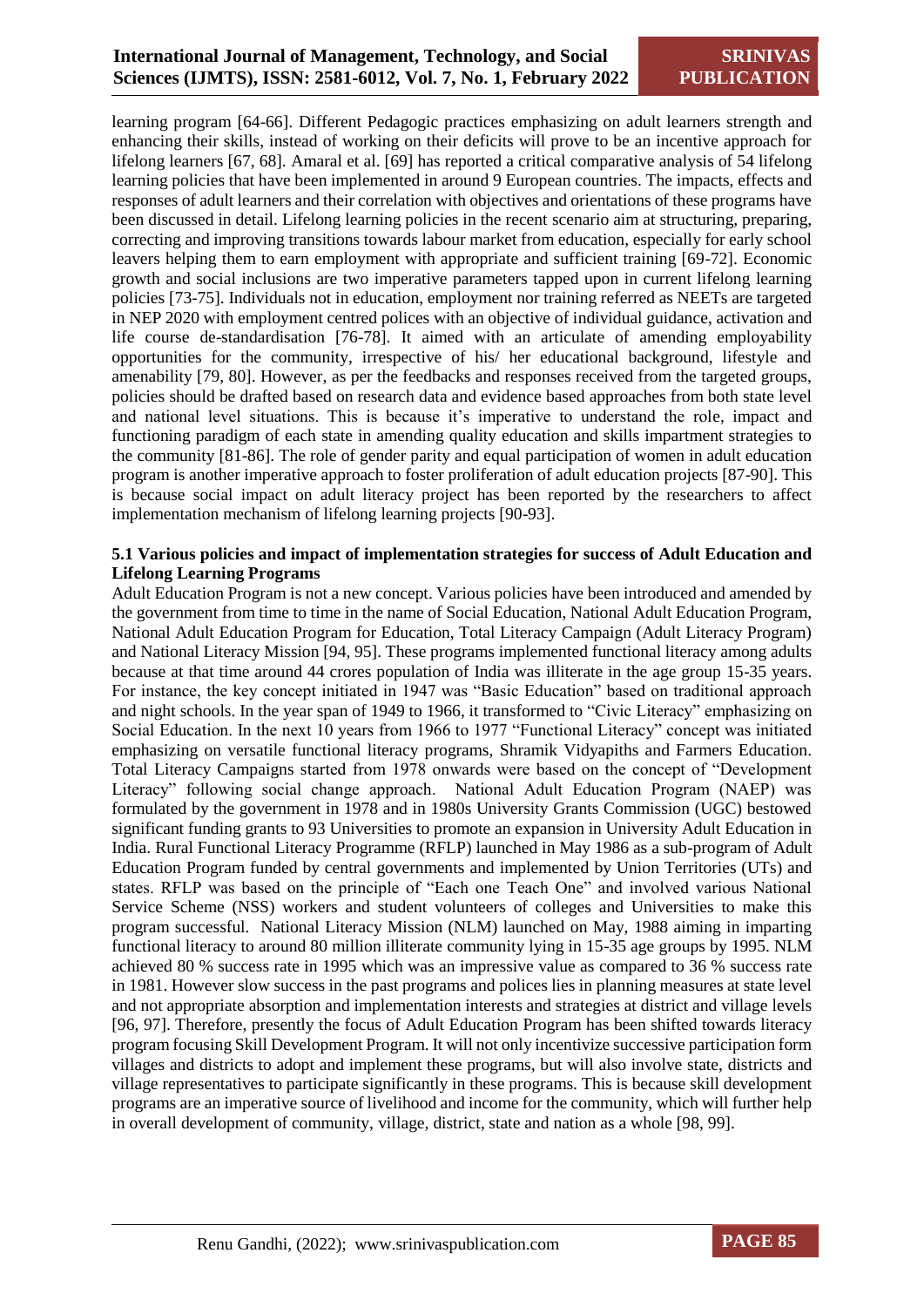| O.<br><b>Year</b> | <b>Programs</b>                                                                                                        | <b>Details</b>                                                                                                                                                                                                                               | Ref.      |
|-------------------|------------------------------------------------------------------------------------------------------------------------|----------------------------------------------------------------------------------------------------------------------------------------------------------------------------------------------------------------------------------------------|-----------|
| 1990              | Review<br>Murti<br>Ram<br>Committee                                                                                    | National Literacy Mission (NLM) and<br>Mahila Samakhya should be well utilized<br>for integrating momentum into adult<br>education program                                                                                                   | [51]      |
| 1996              | European Year of Lifelong<br>Learning                                                                                  | Identified four pillars of an individual<br>development namely; learning to be,<br>learning to know, learning to do and<br>learning to live together.                                                                                        | [52, 53]  |
| 2002              | The Hyderabad Statement<br>on Adult and Lifelong<br>Learning                                                           | Lifelong education requires horizontal<br>integration and vertical articulation with<br>dynamic approach and using alternative<br>patterns.                                                                                                  | $[52-55]$ |
| 2002              | dimensions<br>of<br>Four<br>lifelong learning approach<br>namely; target groups,<br>knowledge, contents and<br>systems | Target groups inculcate children, youths,<br>workers and aging. Organization for<br>Economic Cooperation and Development<br>(OECD) determines various aspects of<br>lifelong learning that leads to an enriching<br>life of self-fulfilment. | [56, 57]  |

**Table 4:** Various programs recommended for facilitating adult education and lifelong learning programs

#### **6. SUGGESTIONS FOR LIFELONG LEARNING PROGRAMS :**

For attaining sustainable economic structure, six programs for implementing lifelong learning programs were constituted by Turkish Republic European Union Ministry in 2011 as demonstrated in table 5 [56]. The major thematic areas required to be understood before initiating adult education program are learning characteristics, attitude, market, regulatory forces, social and economic policies, organizational climate and participating populations [100-102].

| <b>S.</b><br>No. | <b>Program</b>       | <b>Aim of the program</b>                                                                          | <b>Details</b>                                                                                                                                                                                |  |
|------------------|----------------------|----------------------------------------------------------------------------------------------------|-----------------------------------------------------------------------------------------------------------------------------------------------------------------------------------------------|--|
| 1.               | Erasmus              | To foster collaboration between<br>higher education institutions                                   | To<br>employment<br>improve<br>opportunities for university graduates<br>by developing the system of higher<br>Education institutions in line with the<br>requirements of the business world. |  |
| 2.               | Comenius             | To imbibe cultural and moral<br>values among people                                                | Target audience are primary and<br>secondary institutes<br>and<br>other<br>educational faculties.                                                                                             |  |
| 3.               | Grundtvig            | To compete changing structure<br>of knowledge                                                      | informal<br>Focuses on imparting<br>education to adults                                                                                                                                       |  |
| 4.               | Leonardo Da<br>Vinci | To<br>amend<br>and<br>support<br>occupational education policies<br>of countries                   | Occupational education and<br>Its related practices are the basis of<br>this programme.                                                                                                       |  |
| 5.               | Jean Monnet          | To incentivize research<br>and<br>intellectual<br>in<br>activities<br>European Integration studies | Supports the institutions working<br>under this objective                                                                                                                                     |  |
| 6.               | Common Subject       | To support the recognition and<br>quality of the education system<br>of the countries              | countries working to<br>Supporting<br>attain and contributing for<br>this<br>objective                                                                                                        |  |

**Table 5:** Six programs for lifelong learning projects

Several studies have reported the concept of digital literacy as an imperative tool to extent lifelong learning program in current digital world [103-105]. Therefore, skill expertise in basic computer and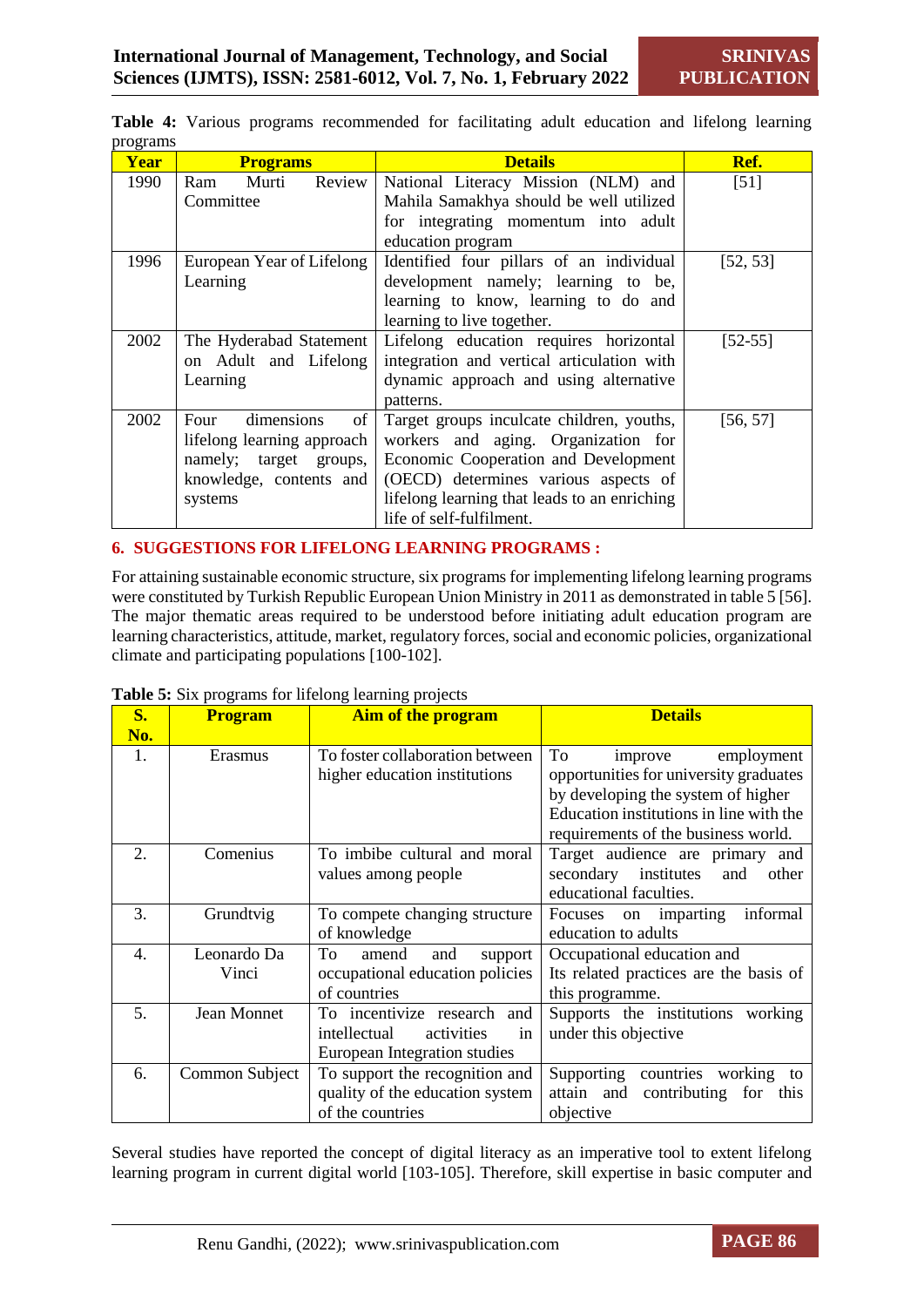orientation courses in computers are required for each individual to extent the scope of lifelong learning [106-109].

#### **7. CONCLUSIONS :**

Role of various platforms and policies imperative for implementation of various adult education programs strongly govern the effective spread of quality education among community. The successful implementation of policies depends on consortium of well trained, qualified and skilled stakeholders working towards a common domain. Adult education and lifelong learning programs are a significant source to obviate any impediments hampering development of an individual irrespective of age, profession, lifestyle and skills imparted. Therefore, NEP 2020 will serve as a valuable source for effective implementation of Adult education and lifelong learning program.

#### **REFERENCES :**

- [1] Nedungadi, P. P., Menon, R., Gutjahr, G. (2018). Towards an inclusive digital literacy framework for digital India, *Education and Training, 60*(6), 516-528. [Google Scholar](https://eric.ed.gov/?id=EJ1196337)  $\times$  [CrossRef /DOI](http://dx.doi.org/10.1108/ET-03-2018-0061) $\times$
- [2] Roberts, E., Farrington, J., Skerratt, S. (2015). Evaluating New Digital Technologies Through a Framework of Resilience, *Scottish Geographical Journal*, *131*(3-4), 253-264. [Google Scholar](https://uwe-repository.worktribe.com/output/2253506/evaluating-new-digital-technologies-through-a-framework-of-resilience)  $\times$  [CrossRef /DOI](https://doi.org/10.1080/14702541.2015.1068947) $\times$
- [3] Gandhi, R. (2021). Review on the Key Features of the National Education Policy 2020 in the Context to Pre-school Education and its Expected Impact, *International Journal of Management, Technology and Social Sciences (IJMTS)*, *6*(1) 241–252. [Google Scholar](https://srinivaspublication.com/journal/index.php/ijmts/article/view/654)  $\lambda$  [CrossRef /DOI](https://doi.org/10.47992/IJMTS.2581.6012.0143) $\lambda$
- [4] Kalyani, P. (2020). An Empirical Study on NEP 2020 [National Education Policy] with Special Reference to the Future of Indian Education System and Its effects on the Stakeholders, *Journal of Management Engineering and Information Technology (JMEIT), 7*(5), 1-17. [Google Scholar](https://zenodo.org/record/4159546) ×
- [5] Aithal, P. S., Aithal, S. (2020). Analysis of the Indian National Education Policy 2020 towards Achieving its Objectives, *International Journal of Management, Technology, and Social Sciences (IJMTS), 5*(2), 19-4. [Google Scholar](https://mpra.ub.uni-muenchen.de/102549/) ×
- [6] Gandhi, R. (2020). Impact of COVID-19 on Chandigarh-Its causes, consequences and role of community in preventing its transmission, *International Journal of Applied Research, 6*(4), 308- 313. [Google Scholar](https://www.allresearchjournal.com/archives/?year=2020&vol=6&issue=4&part=E&ArticleId=6662)  $\times$  [CrossRef /DOI](https://www.allresearchjournal.com/archives/2020/vol6issue4/PartE/6-4-41-299.pdf) $\times$
- [7] Bekker, T., Bakker, S., Douma, I., van der Poel, J., & Scheltenaar, K. (2015). Teaching children digital literacy through design-based learning with digital toolkits in schools. *International Journal of Child-Computer Interaction*, *5*(1), 29–38. [Google Scholar](https://research.tue.nl/en/publications/teaching-children-digital-literacy-through-design-based-learning-) ×
- [8] Aithal, P. S., Kumar, S. (2016) ABC Model of Research Productivity and Higher Educational Institutional Ranking. *International Journal of Education and Management Engineering (IJEME)*, *6*(6), 74-84. [Google Scholar](https://dx.doi.org/10.5815/ijeme.2016.06.08) ×
- [9] Maruthavanan, M. (2020). A Study on the Awareness on New Education Policy (2019) among the Secondary School Teachers in Madurai District, *International Journal of Education, 8*(3), 67-71. [Google Scholar](https://eric.ed.gov/?id=EJ1256073)  $\times$  [CrossRef /DOI](https://doi.org/10.34293/education.v8i3.2438) $\times$
- [10] Midtsundstad, T. (2019). A review of the research literature on adult learning and employability, *European Journal of Education, 54*(1), 13–29. [Google Scholar](https://onlinelibrary.wiley.com/doi/full/10.1111/ejed.12321)  $\times$  [CrossRef/DOI](https://doi.org/10.1111/ejed.12321) $\times$
- [11] Rubenson, K., Elfert, M. (2015). Adult education research: exploring an increasingly fragmented map, *European Journal for Research on the Education and Learning of Adults*,  $6(2)$ , 125-138.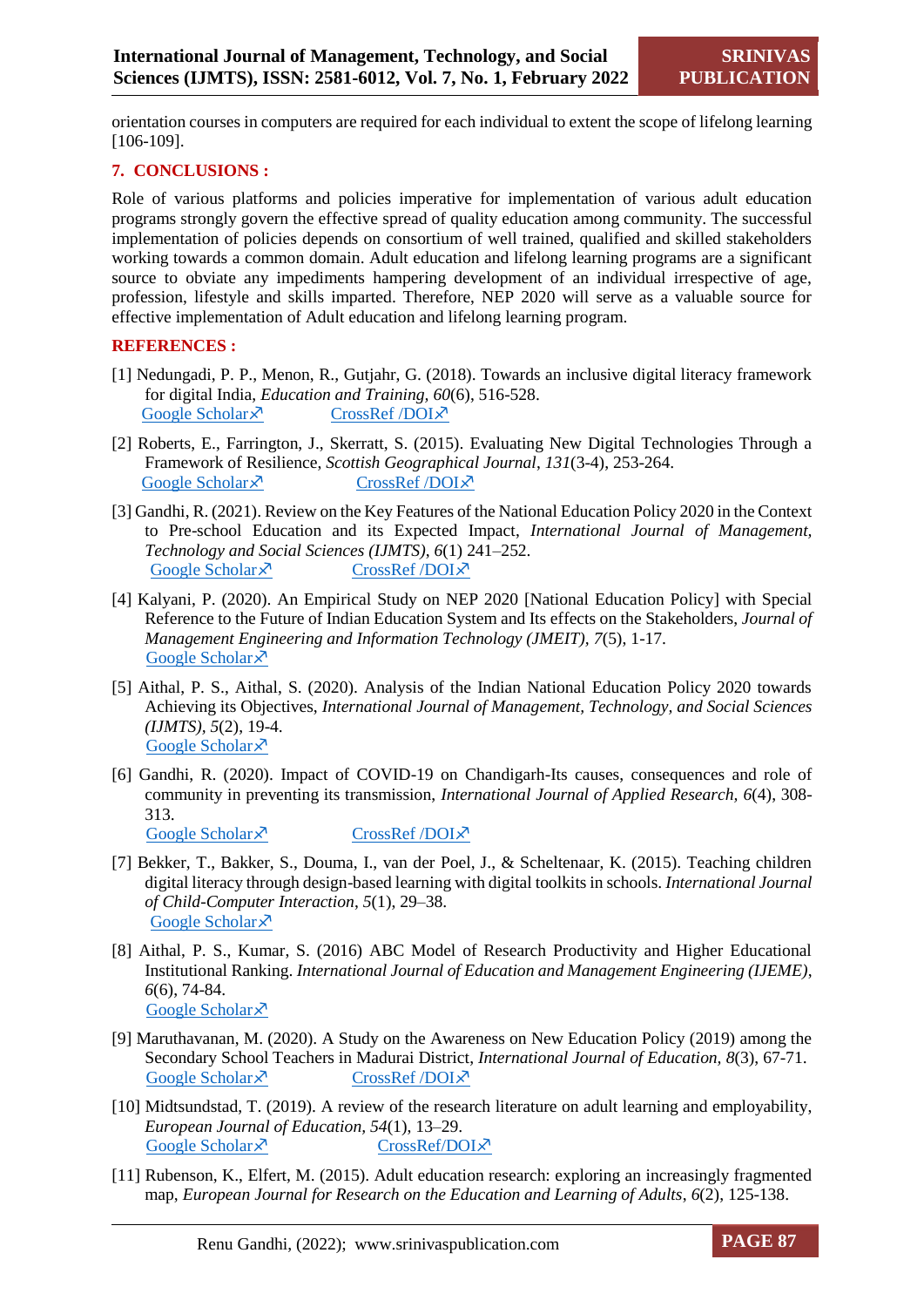[Google Scholar](https://journal.ep.liu.se/RELA/article/view/3803)  $\lambda$  [CrossRef /DOI](https://doi.org/10.3384/rela.2000-7426.rela9066) $\lambda$ 

- [12] Németh, B. (2014). Research and Development of Adult Education through Higher Education Institutions: A Challenge and Perspective for Better Adult Learning and Education, *Procedia - Social and Behavioral Sciences, 142*(1), 97 – 103. [Google Scholar](https://www.sciencedirect.com/science/article/pii/S1877042814045224)  $\lambda$  [CrossRef /DOI](https://doi.org/10.1016/j.sbspro.2014.07.594) $\lambda$
- [13] Federighi, P. (2019). Research Methodology in Adult Learning and Education, *Journal of Educational Sciences, 1*(39), 58-73. [Google Scholar](https://files.eric.ed.gov/fulltext/EJ1244696.pdf) ×
- [14] Hieronymus, A. N. (1951) Research in Adult Education, *The Phi Delta Kappan*, *32*(8), 373-375. [Google Scholar](https://www.jstor.org/stable/20332100)  $\times$  [CrossRef /DOI](https://www.jstor.org/stable/20332100) $\times$
- [15] Nylander, E., Österlund, L., Fejes, A. (2018). Exploring the Adult Learning Research Field by Analysing Who Cites Whom, *Vocations and Learning, 11*(1), 113–131. [Google Scholar](https://link.springer.com/article/10.1007/s12186-017-9181-z) ×
- [16] Hällsten, M. (2012). Is it ever too late to study? The economic returns on later tertiary degrees in Sweden. *Economics of Education Review*, *31*(1), 179–194. [Google Scholar](https://ideas.repec.org/a/eee/ecoedu/v31y2012i1p179-194.html) ×
- [17] Bratsberg, B., Nyen, T., Raaum, O. (2020). Economic returns to adult vocational Qualifications, *Journal of Education and Work*, 33(2), 1-16. [Google Scholar](https://www.tandfonline.com/doi/full/10.1080/13639080.2020.1722988)  $\times$  [CrossRef /DOI](https://doi.org/10.1080/13639080.2020.1722988) $\times$
- [18] Picchio, M., van Ours, J. C. (2013). Retaining through training even for older workers. *Economics of Education Review*, *32*(1), 29–48. [Google Scholar](https://econpapers.repec.org/article/eeeecoedu/v_3a32_3ay_3a2013_3ai_3ac_3ap_3a29-48.htm) ×
- [19] Civera, A., Lehmann, E. E., Paleari, S., Stockinger, S.A.E. (2020). Corrigendum to "Higher Education Policy: Why hope for Quality when rewarding Quantity?" *Research Policy, 49*(8), 104- 118. [Google Scholar](https://scholar.google.com/citations?view_op=view_citation&hl=es&user=z13rtsYAAAAJ&alert_preview_top_rm=2&citation_for_view=z13rtsYAAAAJ:Tyk-4Ss8FVUC) ×
- [20] Freeman, S., Nguyen, T., Beliveau, J., M., Chung, R. J., Armstrong, S. ,M.D., Wolfe, C., Cholera, R., Wong, C.A. (2021). COVID-19 Response Strategies at Large Institutes of Higher Education in the United States: A Landscape Analysis, Fall 2020, *Journal of Adolescent Health, 68*(4), 683-685. [Google Scholar](https://pubmed.ncbi.nlm.nih.gov/33781472/) ×
- [21] Aithal, P. S., Aithal, S. Shubhrajyotsna (2019). Analysis of Higher Education in Indian National Education Policy Proposal 2019 and its Implementation Challenges. *International Journal of Applied Engineering and Management Letters (IJAEML)*, *3*(2), 1-35. [Google Scholar](https://papers.ssrn.com/sol3/papers.cfm?abstract_id=3417517)  $\lambda$  [CrossRef /DOI](https://mpra.ub.uni-muenchen.de/id/eprint/95157) $\lambda$
- [22] Dickson, N., Clover, D. E. (2021). Adult education, the arts and creativity, *Studies in the Education of Adults*, *53*(2), 129-132. [Google Scholar](https://www.tandfonline.com/doi/pdf/10.1080/02660830.2021.1960613)  $\lambda$  [CrossRef /DOI](https://doi.org/10.1080/02660830.2021.1960613) $\lambda$
- [23] Shaw, C. R. (2021). Enhancing empathy and understanding of disability by using poetry in research, *Studies in the Education of Adults*, *53*(2), 184-203. [Google Scholar](https://www.tandfonline.com/doi/abs/10.1080/02660830.2021.1920740)  $\times$  [CrossRef /DOI](https://doi.org/10.1080/02660830.2021.1920740) $\times$
- [24] Palomar, J. D., Castillo, M. S. O., Pascual A. M., Oliver, E. (2021). Adults With Special Educational Needs Participating in Interactive Learning Environments in Adult Education: Educational, Social, and Personal Improvements. A Case Study, *Frontiers in Pyschology*, *1*(1), 1- 13. [Google Scholar](https://www.frontiersin.org/articles/10.3389/fpsyg.2021.662867/full)  $\lambda$  [CrossRef /DOI](https://doi.org/10.3389/fpsyg.2021.662867) $\lambda$
- [25] Loeng, S. (2020). Self-Directed Learning: A Core Concept in Adult Education, *Education Research International*, *1*(1), 1-12. [Google Scholar](https://www.hindawi.com/journals/edri/2020/3816132/)  $\bar{x}$  [CrossRef /DOI](https://doi.org/10.1155/2020/3816132) $\bar{x}$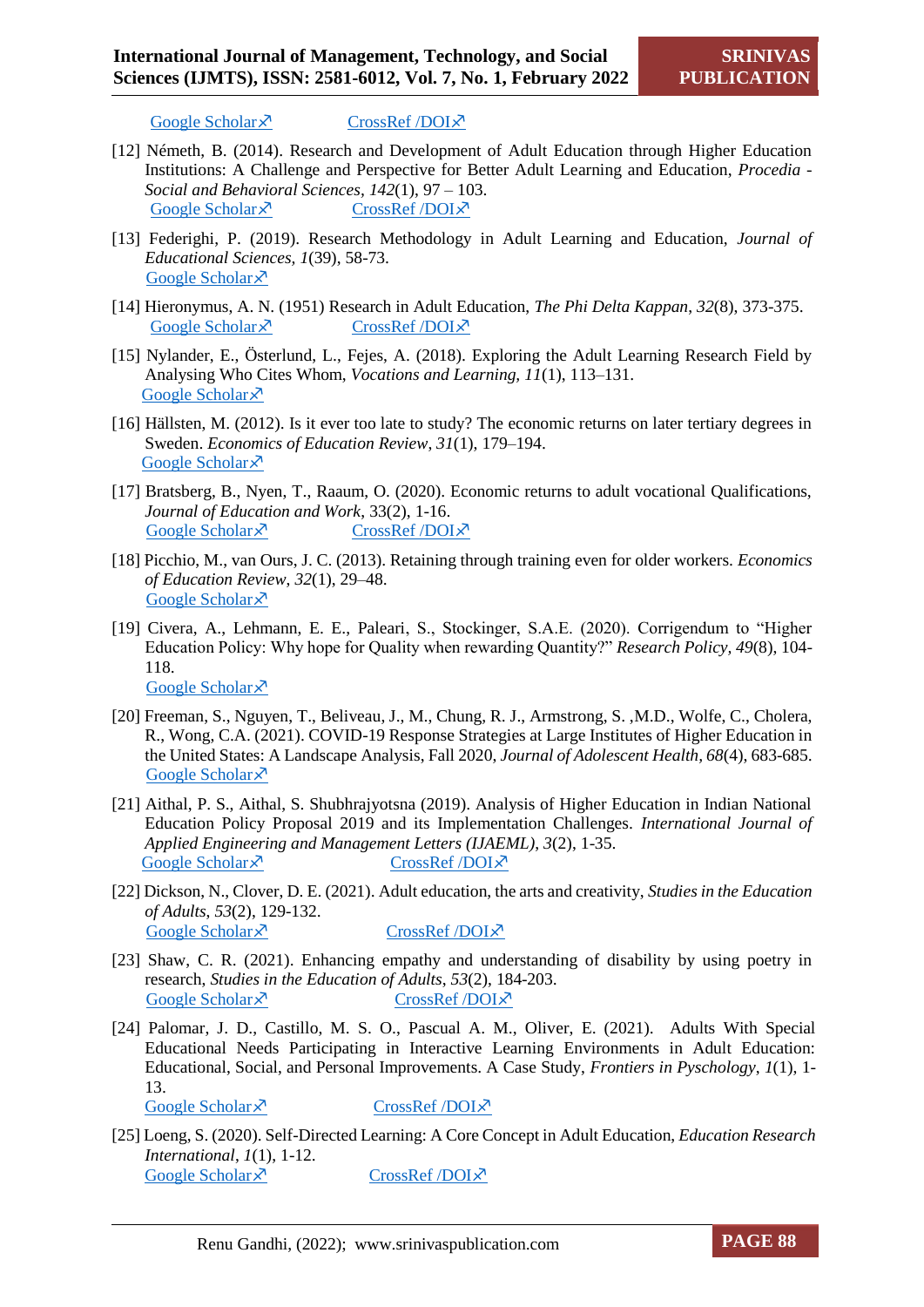- [26] Tanjula, P., Christine, T. (2014). Approaches to a Successful Adult Education Program, *College Student Journal, 3*(8), 473-480. [Google Scholar](https://www.ingentaconnect.com/content/prin/csj/2014/00000048/00000003/art00016) ×
- [27] Candy, P. C. (1988). Key issues for research in self-directed learning, Studies *in Continuing Education*, *10*(2), 104–124. [Google Scholar](https://www.tandfonline.com/doi/abs/10.1080/0158037880100202)  $\times$  [CrossRef /DOI](https://doi.org/10.1080/0158037880100202) $\times$
- [28] Cosnefroy, L., Carr´e, p. (2014). Self-regulated and self-directed learning: why don't some neighbors communicate?, *International Journal of Self-Directed Learning*, *11*(2), 1–12. [Google Scholar](https://hal.parisnanterre.fr/hal-01410802)  $\times$  [CrossRef /DOI](https://hal.parisnanterre.fr/hal-01410802) $\times$
- [29] Ryan, T. G., and Griffiths, S. (2015). Self-advocacy and its impacts for adults with developmental disabilities. *Australian Journal of Adult Learning*, *55*(1), 31–53. [Google Scholar](https://eric.ed.gov/?id=EJ1059141) ×
- [30] Morais, M. M., Rapsová, L. (2019). Psychological bases of developing social competences of seniors with disability. *Australian Journal of Adult Learning, 59*(2), 269–292. [Google Scholar](https://eric.ed.gov/?id=EJ1235813) ×
- [31] Draper, E. A., Brown, L. S., Jellison, J. A. (2019). Peer-interaction strategies: fostering positive experiences for students with severe disabilities in inclusive music classes, *Journal of Research in Music Education, 37*(3), 28–35. [Google Scholar](https://journals.sagepub.com/doi/abs/10.1177/8755123318820401)  $\times$  [CrossRef /DOI](https://doi.org/10.1177/8755123318820401) $\times$
- [32] Villardon, A, F., Alvarez, P., Ugalde, L., and Tellado, I. (2020). Fostering the social development of children with special educational needs or disabilities (SEND) through dialogue and interaction: a literature review. *Social Sciences, 9*(6), 97. [Google Scholar](https://www.mdpi.com/2076-0760/9/6/97)  $\lambda$  [CrossRef /DOI](https://doi.org/10.3390/socsci9060097) $\lambda$
- [33] Boyadjieva, P., and Ilieva-Trichkova, P. (2018). Adult education as a common good: conceptualisation and measurement, *International Journal of Lifelong Education*, *37*(3), 345–358. [Google Scholar](https://www.tandfonline.com/doi/abs/10.1080/02601370.2018.1478458)  $\times$  [CrossRef /DOI](https://doi.org/10.1080/02601370.2018.1478458) $\times$
- [34] Buchanan, D., and Warwick, I. (2020). Supporting adults with mental health problems through further education, *Health Education Journal*, *79*(8), 863–874. [Google Scholar](https://journals.sagepub.com/doi/abs/10.1177/0017896920929739)  $\lambda$  [CrossRef /DOI](https://doi.org/10.1177/0017896920929739) $\lambda$
- [35] Buchanan, D (2014) A phenomenological study highlighting the voices of students with mental health difficulties concerning barriers to classroom learning, *Journal of Further and Higher Education, 38*(3), 283–446. [Google Scholar](https://www.tandfonline.com/doi/abs/10.1080/0309877X.2013.778964)  $\bar{x}$  [CrossRef /DOI](https://doi.org/10.1080/0309877X.2013.778964) $\bar{x}$
- [36] Shubenkova, E.V., Badmaeva, S.V., Gagiev, N.N., Pirozhenko, E.A. (2017). Adult education and lifelong learning as the basis of social and employment path of the modern man, *Revista Espacios*, *38*(25) 1-11. [Google Scholar](https://www.revistaespacios.com/a17v38n25/a17v38n25p25.pdf) ×
- [37] Bolhuis, S., Voeten, M. J. (2001). Toward Self-directed Learning in Secondary Schools: What Do Teachers Do? *Teaching and Teacher Education, 17*(7), 837–855. [Google Scholar](https://eric.ed.gov/?id=EJ640152) ×
- [38] Francom, G. M. (2010). Teach Me How to Learn: Principles for Fostering Students' Self-directed Learning Skills, *International Journal of Self-directed Learning, 7*(1), 29–44. [Google Scholar](https://scholar.google.com/scholar_lookup?hl=en&volume=7&publication_year=2010&pages=29-44&issue=1&author=G.+M.+Francom&title=Teach+Me+How+to+Learn%3A+Principles+for+Fostering+Students%E2%80%99+Self-directed+Learning+Skills)<sup> $\lambda$ </sup>
- [39] Jossberger, H., S. Brand-Gruwel, H. Boshuizen, and M. Van de Wiel. (2010). The Challenge of Self-directed and Self-regulated Learning in Vocational Education: A Theoretical Analysis and Synthesis of Requirements, *Journal of Vocational Education and Training, 62*(4), 415–440. [Google Scholar](https://www.tandfonline.com/doi/abs/10.1080/13636820.2010.523479)  $\bar{X}$  [CrossRef /DOI](https://doi.org/10.1080/13636820.2010.523479) $\bar{X}$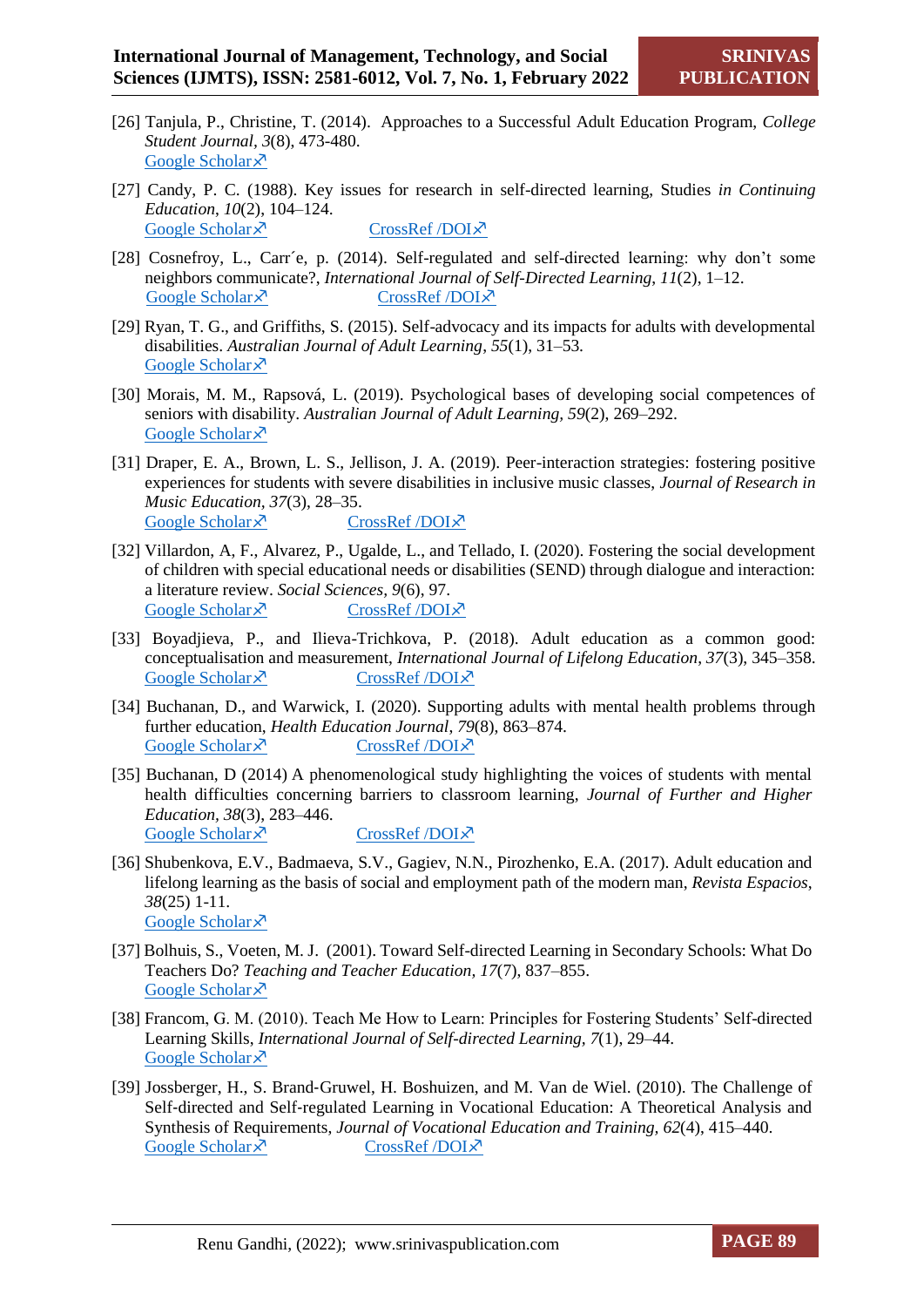- [40] Loyens, S. M., Magda, J., Rikers, R. M. (2008). Self-directed Learning in Problem-based Learning and Its Relationships with Self-regulated Learning, *Educational Psychology Review, 20*(4), 411– 427. [Google Scholar](https://link.springer.com/article/10.1007/s10648-008-9082-7) ×
- [41] Kaurav, R. P. S., Suresh, K. G., Narula, S., Baber, R. (2020). New education policy: Qualitative (contents) analysis and twitter mining (sentiment analysis), *Journal of Content, Community and Communication*, *12*(6), 4-13. [Google Scholar](https://www.amity.edu/gwalior/jccc/pdf/dec_02.pdf) ×
- [42] Power, C. N., Maclean, R. (2012). Lifelong Learning: Meaning, Challenges, and Opportunities, *Skills Development for Inclusive and Sustainable Growth in Developing Asia-Pacific: Technical and Vocational Education and Training: Issues, Concerns and Prospects*, *19*(1), 29-42. [Google Scholar](https://link.springer.com/chapter/10.1007/978-94-007-5937-4_2)  $\lambda$  [CrossRef /DOI](https://doi.org/10.1007/978-94-007-5937-4_2) $\lambda$
- [43] Chitiba, C. A. (2012). Lifelong learning challenges and opportunities for traditional universities, *Procedia - Social and Behavioral Sciences, 46*(1), 1943 – 1947. [Google Scholar](https://pdf.sciencedirectassets.com/277811/1-s2.0-S1877042812X0017X/1-s2.0-S1877042812015376/main.pdf?X-Amz-Security-Token=IQoJb3JpZ2luX2VjEOj%2F%2F%2F%2F%2F%2F%2F%2F%2F%2FwEaCXVzLWVhc3QtMSJHMEUCIQDMRIc5K3kH7Egv27lz0DOHlHNm1m1K1yvJVQH%2Bo3tIhwIgN4%2FZyQrYZ) ×
- [44] Arini, McNaughton, S., Langley, J., Sauni, P. (2007). What education reform means: Lessons from teachers, research and policy working together for students' success, *Educational Research for Policy and Practice*, *6*(1), 31–54. [Google Scholar](https://scholar.google.com/scholar_lookup?title=What%20education%20reform%20means%3A%20Lessons%20from%20teachers%2C%20research%20and%20policy%20working%20together%20for%20students%20success&author=.%20Arini&author=S.%20McNaughton&author=J.%20Langley&author)  $\times$  [CrossRef /DOI](https://link.springer.com/article/10.1007%2Fs10671-007-9028-8) $\times$
- [45] Power, C. N. (2009). Asia and the Pacific in 2020: Scenarios for educational research. *Educational Research for Policy and Practice*, *8*(2), 81–93. [Google Scholar](https://scholar.google.com/scholar_lookup?title=Asia%20and%20the%20Pacific%20in%202020%3A%20Scenarios%20for%20educational%20research&author=CN.%20Power&journal=Educational%20Research%20for%20Policy%20and%20Practice&volume=8&issue=2&pages=81-93&publication_)  $\times$  [CrossRef /DOI](https://link.springer.com/article/10.1007%2Fs10671-009-9063-8) $\times$
- [46] Cheng Y.C. (2007) Future developments of educational research in the Asia-Pacific Region: Paradigm shifts, reforms and practice, *Educational Research for Policy and Practice, 6*(2), 71–85 [Google Scholar](https://scholar.google.com/scholar_lookup?title=Future%20developments%20of%20educational%20research%20in%20the%20Asia-Pacific%20Region%3A%20Paradigm%20shifts%2C%20reforms%20and%20practice&journal=Educational%20Research%20for%20Policy%20and%20Practice&volum)  $\times$  [CrossRef /DOI](https://link.springer.com/article/10.1007%2Fs10671-007-9031-0) $\times$
- [47] Bear, A. A. G. (2012). Technology, Learning, and Individual Differences, *Journal of Adult Education*, *41*(2), 27-42. [Google Scholar](https://files.eric.ed.gov/fulltext/EJ997574.pdf) ×
- [48] Smith, R. M. (1991). How people become effective learners. *Adult Learning*, *2*(6), 11-13. [Google Scholar](https://journals.sagepub.com/doi/abs/10.1177/104515959100200605)  $\lambda$  [CrossRef /DOI](https://doi.org/10.1177/104515959100200605) $\lambda$
- [49] Chan, B. T. Y. (2009). Conceptualising adult and continuing education practice: towards a framework for research, *Australian Journal of Adult Learning*, *49*(1), 9-33. [Google Scholar](https://files.eric.ed.gov/fulltext/EJ864430.pdf) ×
- [50] AlSaadat, K. (2018). Adult learning theories methods and techniques, *European Journal of Social Sciences Studies*, *2(*10), 37-47. [Google Scholar](https://oapub.org/soc/index.php/EJSSS/article/view/309)  $\times$  [CrossRef /DOI](http://dx.doi.org/10.46827/ejsss.v0i0.309) $\times$
- [50] Bordoloi, R., Das, P., Das, K. (2020). Lifelong learning opportunities through MOOCs in India, *Asian Association of Open Universities Journal*, *15*(1), 83-95. [Google Scholar](https://www.emerald.com/insight/content/doi/10.1108/AAOUJ-09-2019-0042/full/html)  $\lambda$  [CrossRef /DOI](https://doi.org/10.1108/AAOUJ-09-2019-0042) $\lambda$
- [51] Singh, A. (1991). Ramamurti Report on Education in Retrospect, *Economic and Political Weekly 26*(26), 1605-1613. [Google Scholar](https://www.jstor.org/stable/41498419) ×
- [52] Mandal, S. (2019). The rise of lifelong learning and fall of adult education in India*, London Review of Education*, *17*(3), 318–330 [Google Scholar](https://files.eric.ed.gov/fulltext/EJ1234807.pdf)  $\times$  [CrossRef /DOI](https://doi.org/10.18546/LRE.17.3.08) $\times$
- [53] Aggarwal, V. S. (2012). Lifelong Learning: The Challenge in Context of India, *Research Journal of Social Science and Management*, *1*(12) 1-9. [Google Scholar](https://www.researchgate.net/publication/307863053_Lifelong_Learning_The_Challenges_in_Context_of_India) ×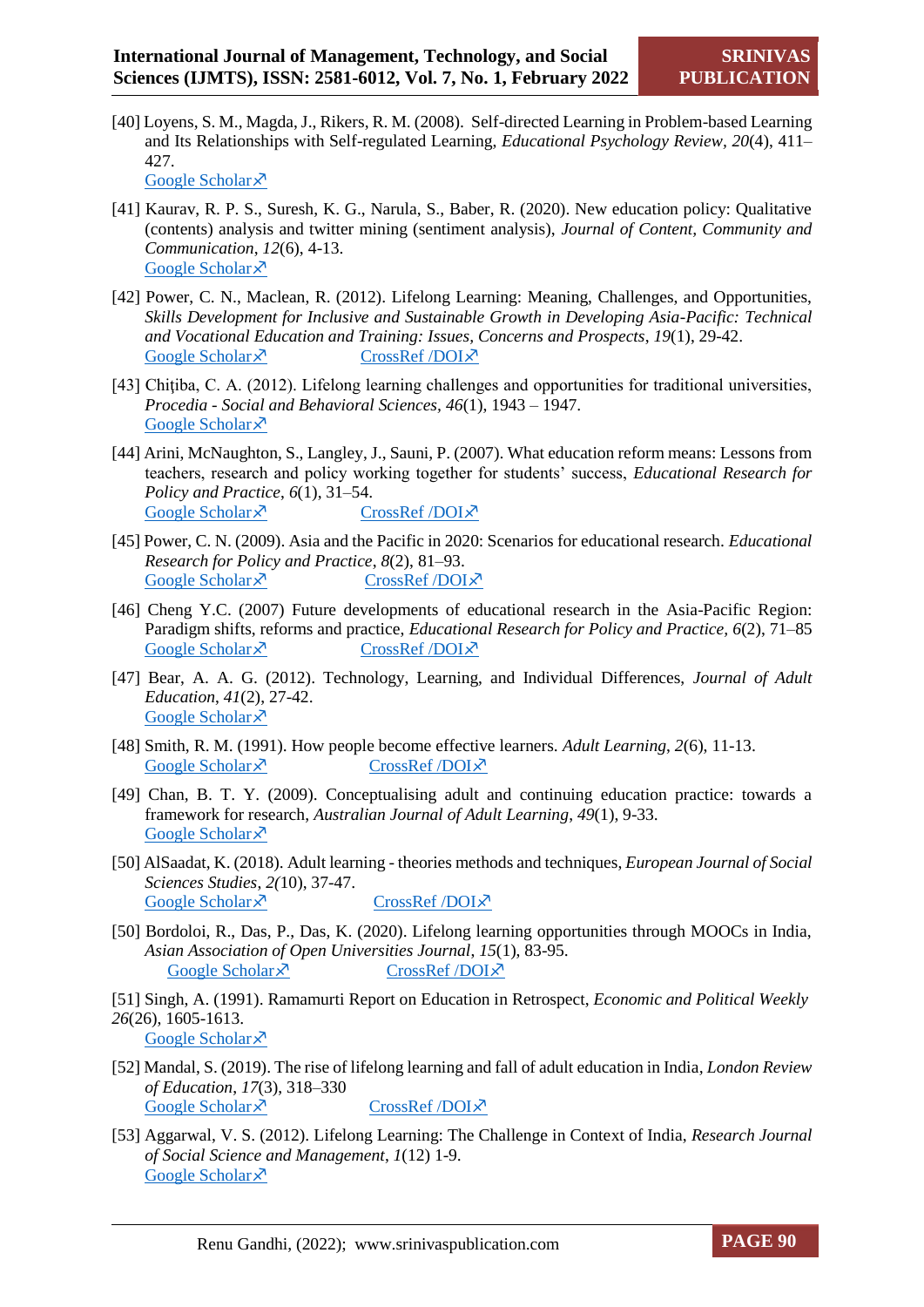- [54] Antunes F. (2020). Europeanisation and adult education: Between political centrality and fragility. *Studies in Continuing Education, 42*(3), 298–315. [Google Scholar](https://www.tandfonline.com/doi/abs/10.1080/0158037X.2019.1615425)  $\times$  [CrossRef /DOI](https://doi.org/10.1080/0158037X.2019.1615425) $\times$
- [55] Volles N. (2016). Lifelong learning in the EU: Changing conceptualisations, actors and policies. *Studies in Higher Education, 41*(2), 343–363. [Google Scholar](https://www.tandfonline.com/doi/abs/10.1080/03075079.2014.927852)  $\lambda$  [CrossRef /DOI](https://doi.org/10.1080/03075079.2014.927852) $\lambda$
- [56] Kaplan, A. (2016). Lifelong learning: conclusions from a literature: Review, *International Online Journal of Primary Education*, *5*(2) 43-50. [Google Scholar](https://files.eric.ed.gov/fulltext/EJ1243611.pdf) ×
- [57] Jedlikowska, D. (2014). The students and teachers' mobility in the context of education. *Global Journal of Information Technology*, *4*(2), 38-43. [Google Scholar](https://www.academia.edu/35503677/The_students_and_teachers_mobility_in_the_context_of_education) ×
- [58] Asiksoy, G., Ozdamli, F. (2017). An overview to research on education technology based on constructivist learning approach, *Cypriot Journal of Educational Sciences*, *12*(3), 133-147. [Google Scholar](https://files.eric.ed.gov/fulltext/EJ1162561.pdf) ×
- [59] Milana, M. (2019). 3 Comparative and Global Policy Studies on Adult Education, *Power and Possibility*, *7*(1), 27–37. [Google Scholar](https://brill.com/view/book/edcoll/9789004413320/BP000004.xml)  $\lambda$  [CrossRef /DOI](https://doi.org/10.1163/9789004413320_003) $\lambda$
- [60] Strawn, J. (2007). Policies to promote adult education and post secondary alignment, Prepared for the National Commission on Adult Literacy, *National Commission on Adult Literacy*, *4*(1), 1-28. [Google Scholar](https://files.eric.ed.gov/fulltext/ED506594.pdf) ×
- [61] Reder, S. (2020). Developmental trajectories of adult education students: Implications for policy, research, and practice. In D. Perin (Ed.), *The Wiley handbook of adult literacy*, *2*(1), 429–450. [Google Scholar](https://psycnet.apa.org/record/2019-71042-020)  $\bar{x}$  [CrossRef /DOI](https://doi.org/10.1002/9781119261407.ch20) $\bar{x}$
- [62] Morrissey, M. (2002). Adult education and training: issues emerging from the perspective of the higher education sector and work organizations, *A thesis submitted to Dublin city University for the degree of Doctor of Philosophy, 1*(1), 1-419. [Google Scholar](https://doras.dcu.ie/18091/1/Marire_Morrissey_20130116125154.pdf) ×
- [63] Aker, J. C., Ksoll, C., Lybbert, T. J. (2012). Can mobile phones improve learning? Evidence from a field experiment in Niger, *American Economic Journal: Applied Economics, 4*(4), 94-120. [Google Scholar](https://www.aeaweb.org/articles?id=10.1257/app.4.4.94) ×
- [64] Iivari, N., Sharma, S., Olkkonen, L.V. (2020). Digital transformation of everyday life How COVID-19 pandemic transformed the basic education of the young generation and why information management research should care? *International Journal of Information Management*, *55*(1), 102-183.

[Google Scholar](https://www.sciencedirect.com/science/article/pii/S0268401220310264)  $\times$  [CrossRef /DOI](https://doi.org/10.1016/j.ijinfomgt.2020.102183) $\times$ 

- [65] Livingstone, S., Helsper, E. (2007). Gradations in digital inclusion: Children, young people and the digital divide, *New Media & Society*, *9*(4), 671-696. [Google Scholar](https://journals.sagepub.com/doi/10.1177/1461444807080335)  $\lambda$  [CrossRef /DOI](https://doi.org/10.1177/1461444807080335) $\lambda$
- [66] Mariën, I., Prodnik, A. (2014). Digital inclusion and user (dis) empowerment: A critical perspective, *Info*, *16*(6), 35-47. [Google Scholar](https://www.emerald.com/insight/content/doi/10.1108/info-07-2014-0030/full/html) × [CrossRef /DOI](https://doi.org/10.1108/info-07-2014-0030) ×
- [67] Crowther, J., Maclachlan, K., Tett, L. (2010). Adult literacy, learning identities and pedagogic practice, *International Journal of Lifelong Education*, *29*(6), 651-664. [Google Scholar](https://www.tandfonline.com/doi/abs/10.1080/02601370.2010.524010)  $\times$  [CrossRef /DOI](https://doi.org/10.1080/02601370.2010.524010) $\times$
- [68] Black, S., Yasukawa, K. (2013). Beyond deficit models for integrating language, literacy and numeracy in Australian VET, *Journal of Further and Higher Education, 37*(4), 574-590. [Google Scholar](https://www.tandfonline.com/doi/full/10.1080/0309877X.2011.645469?src=recsys)  $\bar{x}$  [CrossRef /DOI](https://doi.org/10.1080/0309877X.2011.645469) $\bar{x}$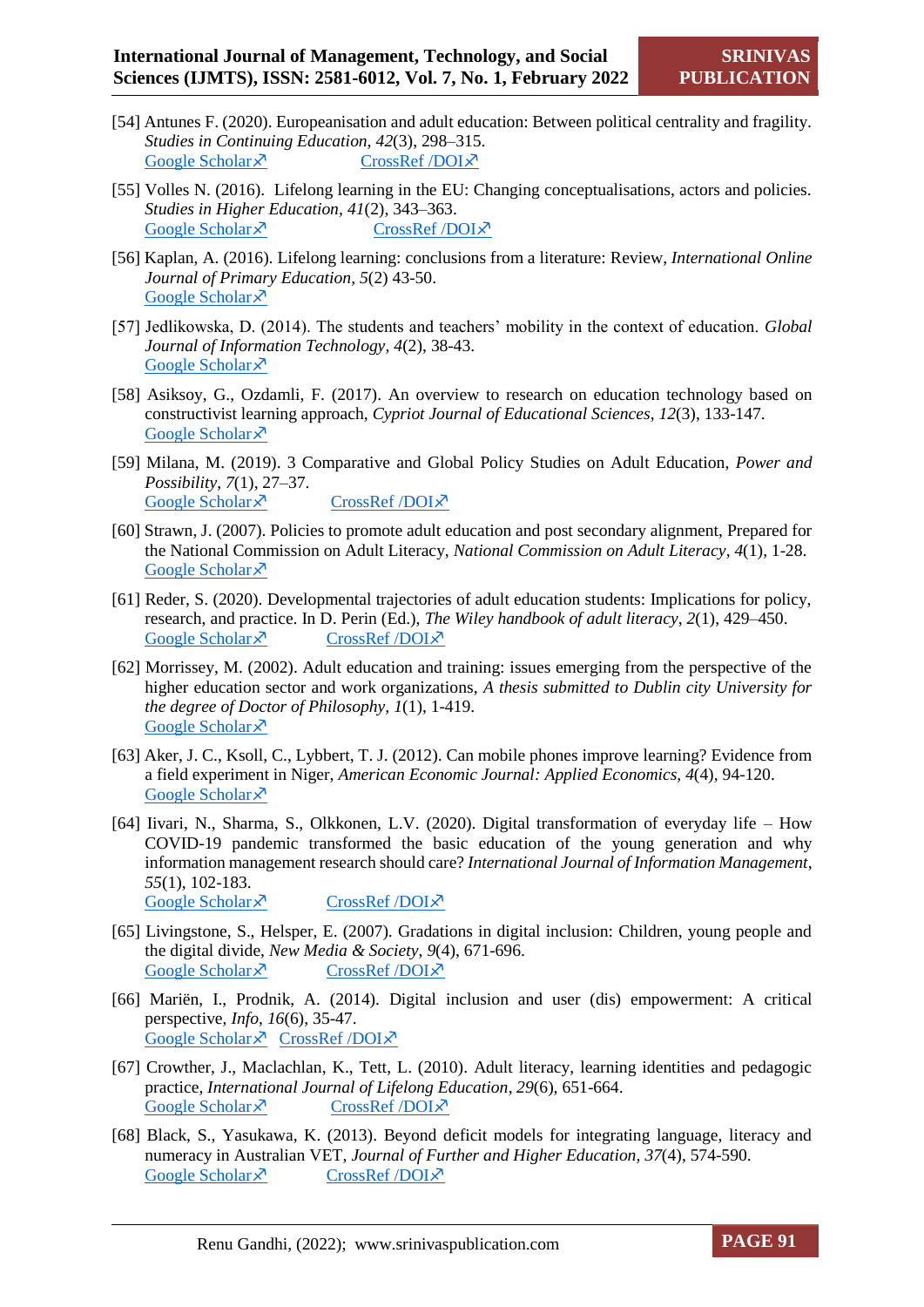[69] Amaral, M. P., Zelinka, J. (2019). Lifelong learning policies shaping the life courses of young adults. An interpretative analysis of orientations, objectives and solutions, *Comparative Education*, *55*(3), 404-421. [Google Scholar](https://www.tandfonline.com/doi/full/10.1080/03050068.2019.1619333)  $\bar{x}$  [CrossRef /DOI](https://doi.org/10.1080/03050068.2019.1619333) $\bar{x}$ 

[70] Levitt, K. A., Gardinier, M. P. (2021). Introduction contextualising global flows of competencybased education: polysemy, hybridity and silences, *Comparative Education*, *57*(1), 1-18. [Google Scholar](https://www.tandfonline.com/doi/full/10.1080/03050068.2020.1852719?src=recsys)  $\times$  [CrossRef /DOI](https://doi.org/10.1080/03050068.2020.1852719) $\times$ 

- [71] Lee, M., Thayer, T., Madyun, N. (2008). The evolution of the European Union's lifelong learning policies: an institutional learning perspective, *Comparative Education*, *44*(4), 445-463. [Google Scholar](https://www.tandfonline.com/doi/full/10.1080/03050060802481496?src=recsys)  $\bar{x}$  [CrossRef /DOI](https://doi.org/10.1080/03050060802481496) $\bar{x}$
- [72] Jarvis, P. (2014). From adult education to lifelong learning and beyond, *Comparative Education*, *50*(1), 45-57. [Google Scholar](https://www.tandfonline.com/doi/full/10.1080/03050068.2013.871832?src=recsys)  $\times$  [CrossRef /DOI](https://doi.org/10.1080/03050068.2013.871832) $\times$
- [73] Gough, I. (2015). The Political Economy of Prevention, *British Journal of Political Science, 45*(2), 307–327. [Google Scholar](https://www.cambridge.org/core/journals/british-journal-of-political-science/article/abs/political-economy-of-prevention/600ADC6D857AB28EE8939580196236A5)  $\lambda$  [CrossRef /DOI](https://doi.org/10.1017/S0007123413000434) $\lambda$
- [74] Schneider, A., Ingram, H. (1993). Social Construction of Target Populations: Implications for Politics and Policy, *American Political Science Review, 87*(2), 334–347. [Google Scholar](https://www.jstor.org/stable/2939044)  $\lambda$  [CrossRef /DOI](https://www.jstor.org/stable/2939044) $\lambda$
- [75] Walther, A. (2006). Regimes of Youth Transitions. Choice, Flexibility and Security in Young People's Experiences Across Different European Contexts, *Young, 14*(2), 119–139. [Google Scholar](https://journals.sagepub.com/doi/10.1177/1103308806062737)  $\lambda$  [CrossRef /DOI](https://doi.org/10.1177/1103308806062737) $\lambda$
- [76] Jessop, B. (2010). Cultural Political Economy and Critical Policy Studies, *Critical Policy Studies, 3*(3–4), 336–356. [Google Scholar](https://www.tandfonline.com/doi/abs/10.1080/19460171003619741)  $\lambda$  [CrossRef /DOI](https://doi.org/10.1080/19460171003619741) $\lambda$
- [77] Barrett, A.M. (2007). Beyond the Polarization of Pedagogy: Models of Classroom Practice in Tanzanian Primary Schools, *Comparative Education, 43*(2), 273–294. [Google Scholar](https://www.tandfonline.com/doi/abs/10.1080/03050060701362623)  $\times$  [CrossRef /DOI](https://doi.org/10.1080/03050060701362623) $\times$
- [78] Burns, Amy. (2017). A Cross Canada Inventory: Evidence of 21st Century Educational Reform in Canada, *Interchange, 48*(3), 283–292 [Google Scholar](https://scholar.google.com/scholar_lookup?hl=en&volume=48&publication_year=2017&pages=283-292&issue=3&author=Amy.+Burns&title=A+Cross+Canada+Inventory%3A+Evidence+of+21st+Century+Educational+Reform+in+Canada&doi=10.1007%2Fs10780-017-9301-6) ×
- [79] Barbier, C., Mayerhofer, W. L. (2004), The Many Worlds of Activation, *European Societies, 6*(4), 423–436. [Google Scholar](https://www.tandfonline.com/doi/abs/10.1080/1461669042000275845)  $\times$  [CrossRef /DOI](https://doi.org/10.1080/1461669042000275845) $\times$
- [80] Srinivas, T., Meenan, C.E., Drogin, E., DePrince, A. P. (2015). Development of the Community Impact Scale Measuring Community Organization Perceptions of Partnership Benefits & Costs. *Michigan Journal of Community Service Learning*, *21*(2), 5-21 [Google Scholar](https://files.eric.ed.gov/fulltext/EJ1116298.pdf) ×
- [81] Ferguson, H.B., Bovaird, S., Mueller, M.P. (2007). The impact of poverty on educational outcomes for children, *Paediatr Child Health*, *12*(8), 701–706. [Google Scholar](https://www.ncbi.nlm.nih.gov/pmc/articles/PMC2528798/) ×
- [82] Akareem, H.S., Hossain, S.S. (2016). Determinants of education quality: what makes students' perception different?, *Open Review of Educational Research*, *3* (1), 52-67. [Google Scholar](https://www.tandfonline.com/doi/full/10.1080/23265507.2016.1155167)  $\lambda$  [CrossRef /DOI](https://doi.org/10.1080/23265507.2016.1155167) $\lambda$
- [83] Li, Z., Qiu, Z. (2018). How does family background affect children's educational achievement? Evidence from Contemporary China, *The Journal of Chinese Sociology*, *5* (13), 1-21. [Google Scholar](https://journalofchinesesociology.springeropen.com/track/pdf/10.1186/s40711-018-0083-8.pdf)  $\times$  [CrossRef /DOI](https://doi.org/10.1186/s40711-018-0083-8) $\times$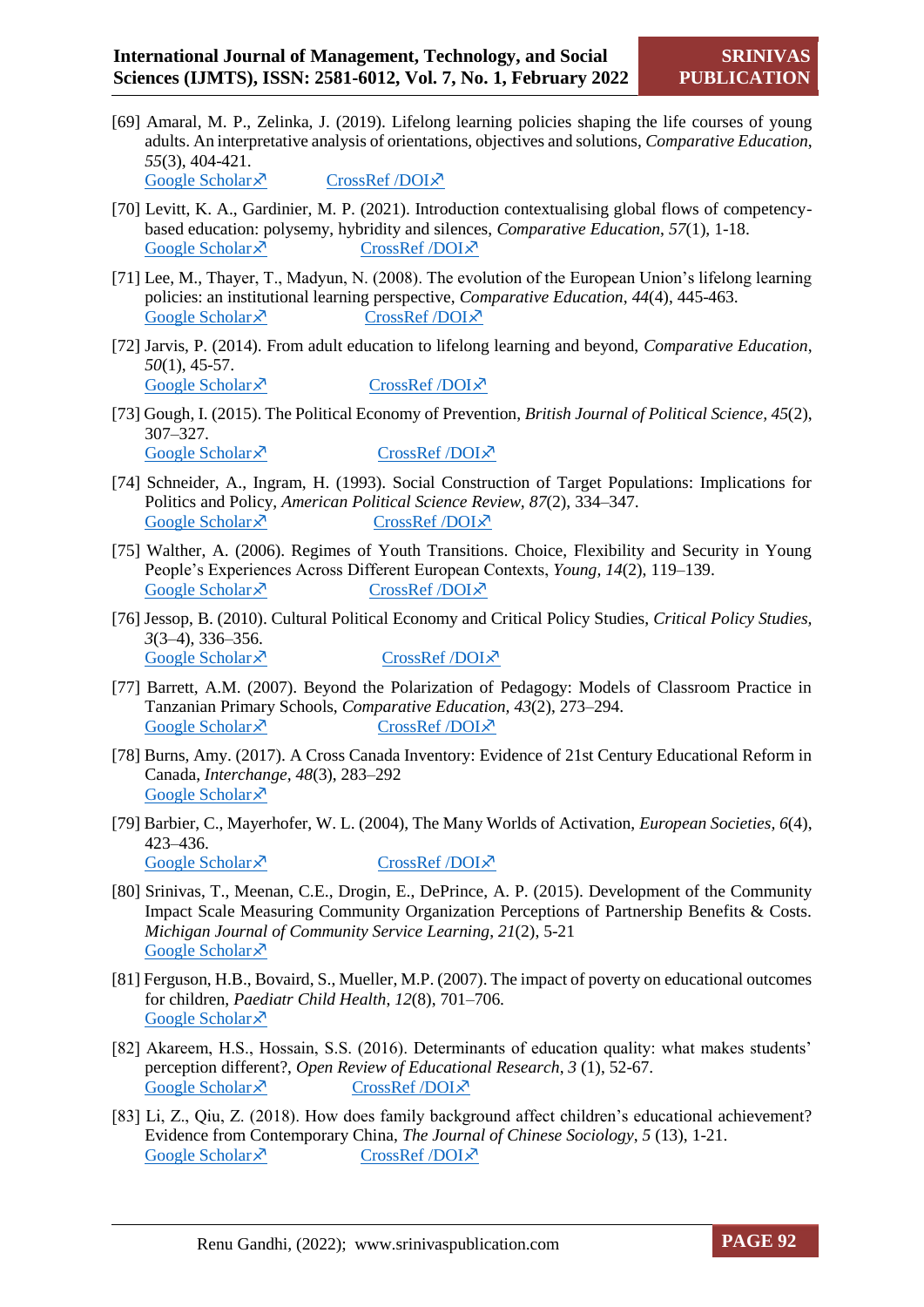- [84] McClellan, J. A., Conti, G. J. (2008). Identifying the multiple intelligences of your students. *Journal of Adult Education*, *37*(1), 1-20. [Google Scholar](https://files.eric.ed.gov/fulltext/EJ891071.pdf) ×
- [85] Kok, I. (2013). A Study on the Relationship between Learners' Listening Comprehension Achievements and their Multiple Intelligence Groups, *Procedia - Social and Behavioral Sciences, 89*(1), 182 -186. [Google Scholar](https://pdf.sciencedirectassets.com/277811/1-s2.0-S1877042813X00229/1-s2.0-S1877042813029625/main.pdf?X-Amz-Security-Token=IQoJb3JpZ2luX2VjEA8aCXVzLWVhc3QtMSJHMEUCIFYWVWCo%2BATaujOiSEz%2BhXPEnEV5vSXLpcepPcyVIsu5AiEA7IeFLwJKIzYFcBdS2xXrPrUYXFpwmMcqHJcHxuJbQ) ×
- [86] Tough, A. (1978). Major learning efforts: Recent research and future directions, *Adult Education*, *28*(1), 250-263 [Google Scholar](https://journals.sagepub.com/doi/10.1177/074171367802800403)  $\times$  [CrossRef /DOI](https://doi.org/10.1177/074171367802800403) $\times$
- [87] Añonuevo, C. M., Bernhard, A. (2011). Sustaining advocacy and action on women's participation and gender equality in adult education, *International Review of Education*, *57*(1–2), 57–68. [Google Scholar](https://eric.ed.gov/?id=EJ935818)  $\bar{x}$  [CrossRef /DOI](http://dx.doi.org/10.1007/s11159-011-9212-1) $\bar{x}$
- [88] Berrozpe, T. I., Saso, C. E., Flecha, A., Marcaletti, F. (2020). Benefits of Adult Education Participation for Low Educated Women, *Adult Education Quarterly*, *70*(1), 64–88. [Google Scholar](https://journals.sagepub.com/doi/full/10.1177/0741713619870793)  $\times$  [CrossRef /DOI](https://doi.org/10.1177/0741713619870793) $\times$
- [89] Bukodi, E., Goldthorpe, J. H. (2012). Decomposing social origins: The effects of parents' class, status, and education on the educational attainment of their children, *European Sociological Review*, *29*(1), 1024-1039. [Google Scholar](https://www.jstor.org/stable/24479845)  $\lambda$  [CrossRef /DOI](https://www.jstor.org/stable/24479845) $\lambda$
- [90] Addae, D. (2021). Adults who learn: Evaluating the social impact of an adult literacy project in rural South Africa, *Social Sciences & Humanities Open*, *3*(1), 100115. [Google Scholar](https://www.sciencedirect.com/science/article/pii/S2590291121000115)  $\times$  [CrossRef /DOI](https://doi.org/10.1016/j.ssaho.2021.100115) $\times$
- [91] Maruyama, H. (2009). Lifelong Learning for Sustainable Community Development in a Japanese Case, *Educational Policy Analysis and Strategic Research*, *4*(1), 1-14. [Google Scholar](https://files.eric.ed.gov/fulltext/ED502814.pdf)<sup> $\lambda$ </sup>
- [92] Evans, P. (1996). Government Action, Social Capital and Development: Reviewing the Evidence on Synergy, *World Developmen, 24*(6), 1119-1132. [Google Scholar](https://citeseerx.ist.psu.edu/viewdoc/download?doi=10.1.1.599.6830&rep=rep1&type=pdf) ×
- [93] Burt, R. (1997), The Contingent Value of Social Capital. *Administrative Science Quarterly, 42*(1), 339-65. [Google Scholar](https://www2.southeastern.edu/Academics/Faculty/jbell/burt.pdf) ×
- [94] Mishra, L. (1998), National Literacy Mission: Retrospect and Prospect, *Economic and Political Weekly*, 33 (6), 2807-2815. [Google Scholar](https://www.jstor.org/stable/4407331) ×
- [95] Weinstein, C., Ridley, D. S., Dahl, T., Weber, E. S. (1989). Helping students develop strategies for effective learning. *Educational Leadership*, 46(4), 17–19. [Google Scholar](https://eric.ed.gov/?id=EJ387007) ×
- [96] Greenberg, D., Ehri, L., & Perin, D. (1997). Are word-reading processes the same or different in adult literacy students and third–fifth graders matched for reading level? Journal *of Educational Psychology*, 89, 262–275. [Google Scholar](https://psycnet.apa.org/record/1997-06271-005)  $\lambda$  [CrossRef /DOI](https://doi.org/10.1037/0022-0663.89.2.262) $\lambda$
- [97] Brooks, G., Torgerson, C. J., & Porthouse, J. (2003). A systematic review and meta analysis of randomized controlled trials evaluating interventions in adult literacy and numeracy, *Journal of Research in Reading*, 26(3), 234–255.

[Google Scholar](https://psycnet.apa.org/record/2003-09376-002)  $\times$  [CrossRef /DOI](https://doi.org/10.1111/1467-9817.00200) $\times$